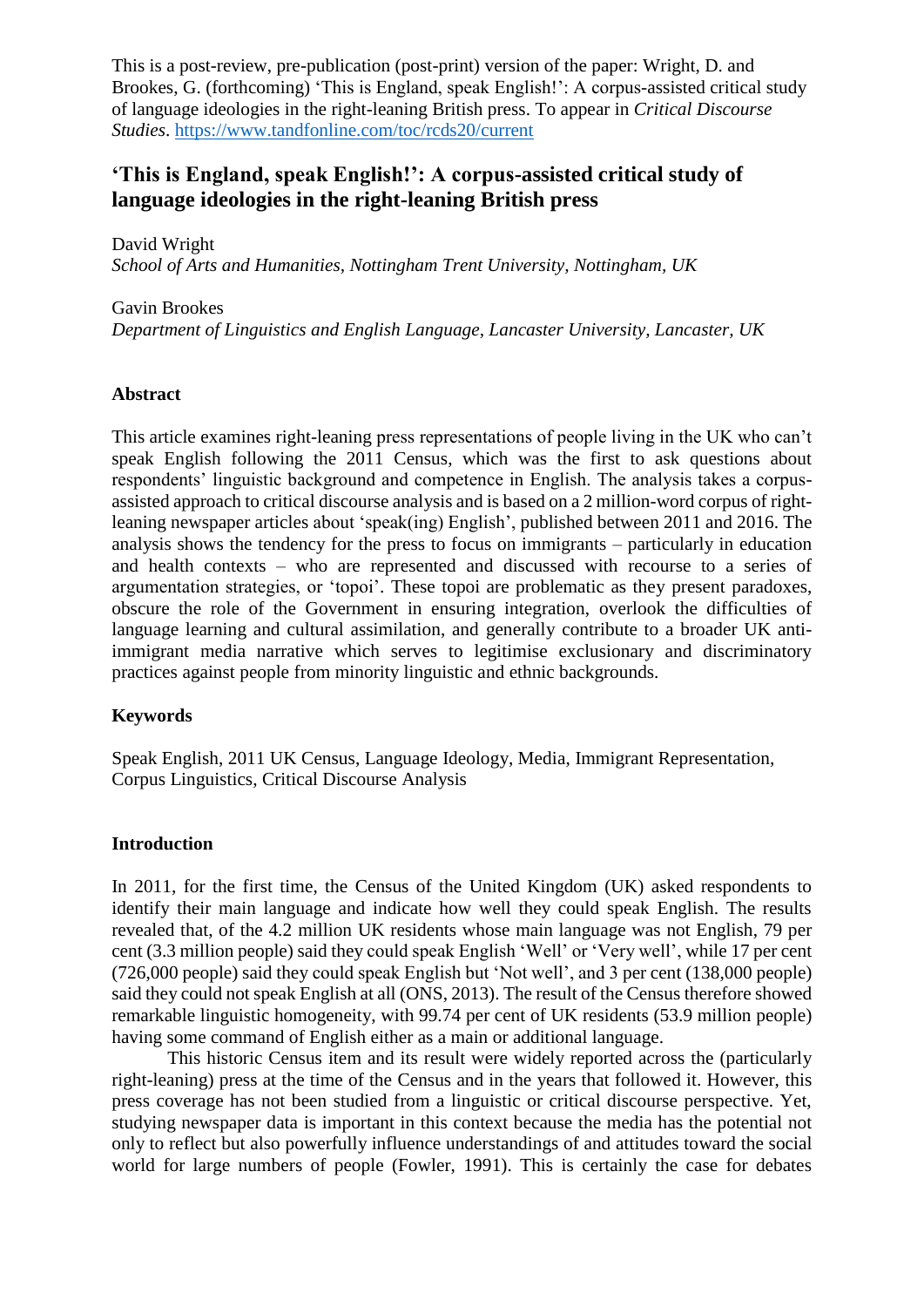surrounding issues like language, immigration and citizenship since, as Blackledge (2005, p. 67) points out, 'representations of minority ethnic groups in news media can validate diversity and solidarity, or contestation and differentiation'. This study aims to address this gap in research by examining the UK print media's response to the Census result. Taking a corpusassisted approach to critical discourse analysis, the analysis aims to identify argumentation strategies, or 'topoi', relating to the representation of people who can't speak English in a 2 million-word corpus of right-leaning UK national newspaper articles published between 2011 and 2016 – the five years following this historic Census.

The article begins by introducing the 2011 Census and the UK socio-political context in which it took place, outlines the connections – as we and others view them – between language, identity and nationalism, and then reviews relevant research concerned with language ideologies in the press. Following this, the methodology section describes the compilation of the corpus and introduces our corpus-assisted approach to critical discourse analysis. The analysis outlines the recurring topoi used in the articles to represent people who can't speak English. The implications of these topoi are then considered in the discussion section, before we conclude the article by reviewing the main findings and offering suggestions for future research on English language ideologies in the press.

#### **Background**

#### *The 2011 Census, language and politics in the UK*

The Office for National Statistics (ONS), the recognised national statistical institute of the UK, holds a national 'Census' survey every ten years. The Census aims to collate 'the most complete source of information about the population' to allow 'central and local Government, health authorities and many other organisations to target their resources more effectively' (ONS, 2016). The 2011 Census was the first to include specific questions about language. Specifically, Question 18 asked respondents, 'What is your main language?' and required them to tick one of two options: 'English' or 'Other'. If the language was 'Other', there was a space to specify which language. In Question 19, individuals were asked 'How well can you speak English?', and were required to choose one of the following options: 'Very well', 'Well', 'Not well', or 'Not at all'. Responses to items 18 and 19 in the Census revealed that English was the main language for 92 per cent (49.8 million) of usual UK residents aged three years and over. Of the remaining 8 per cent (4.2 million) who had a different main language, 79 per cent (3.3 million) could speak English 'Well' or 'Very well', 17 per cent (726,000) could speak English but 'Not well', and 3 per cent (138,000) could not speak English at all (ONS, 2013). Despite 99.74 per cent of residents (53.9 million) speaking English either as a main or additional language, the immediate media response to the results told a different story, focussing on that relatively small portion of the respondents who stated that they could not speak English at all. For example, the BBC ran an article with the headline '138,000 speak no English – Census' (BBC, 2013). Such a headline is indicative of the wider media response to the Census results – a response which was at best sensationalist, and at worst served to 'feed xenophobia**'** (Sebba, 2017, p. 279).

As Sebba (2017, p. 271) notes, the decision taken in 2007 to include a question in the 2011 Census asking respondents about their language coincided with 'a period when language was very much part of the public policy agenda'. Sebba (2017, pp. 269–71) positions this agenda as emerging from the emphasis placed by successive UK Governments on the integration and cohesion of incoming immigrants to UK communities. First, the Community Cohesion Review Team was established in 2001 and considered the English Language as a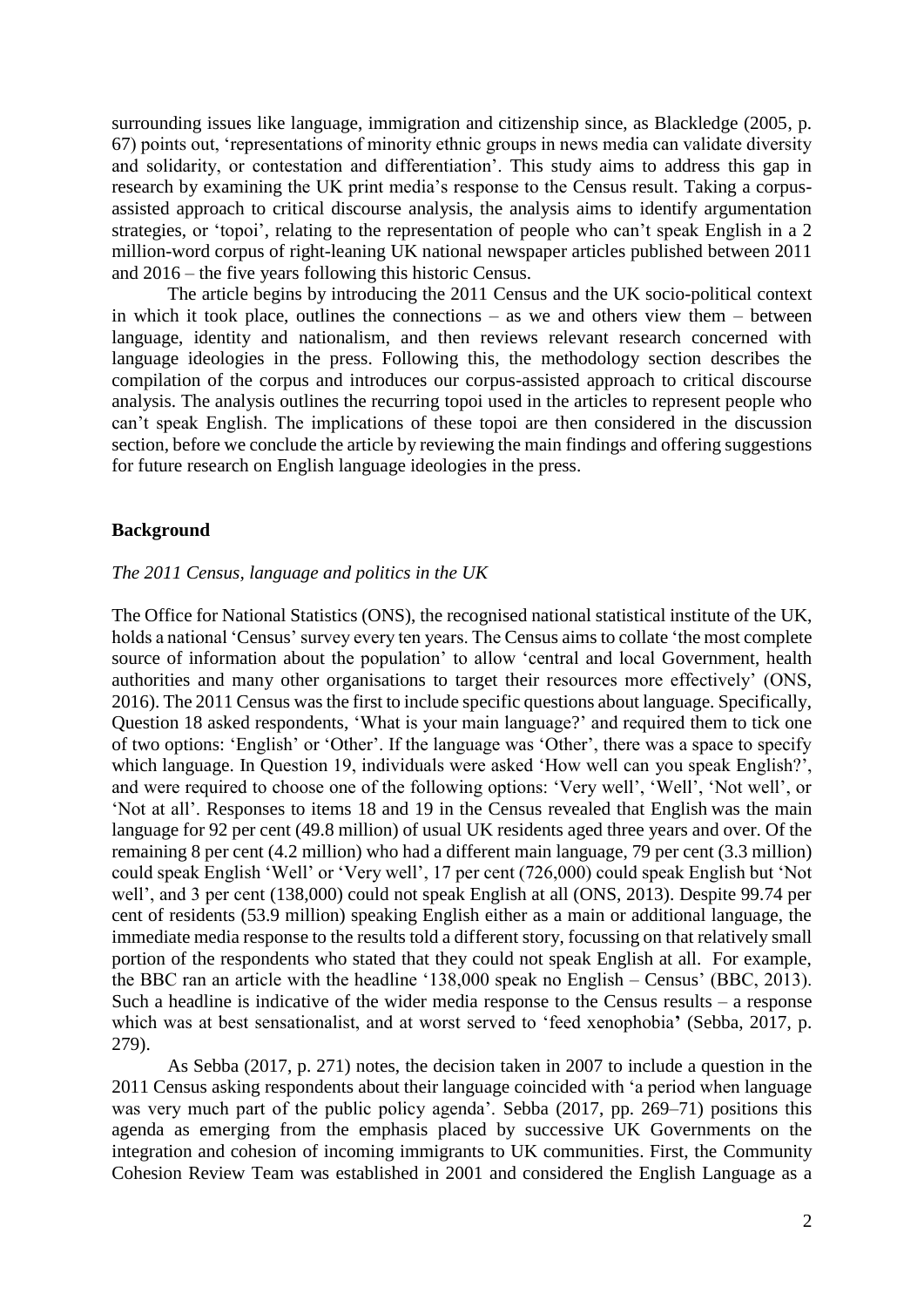national value, setting out expectations that everyone entering the country should use English in the interests of community cohesion. Later, the Commission on Integration and Cohesion was formed in 2007 which called for a reduction in the provision of multilingual translations of documents by local Government authorities on the basis that such translations undermine efforts to integrate non-English speaking residents. Therefore, Sebba (2017, p. 274) argues that the addition of the language-related questions to the Census in 2011 occurred against a policy backdrop that could be characterised as 'pro-integration' and 'anti-multilingualism'.

Language issues have remained subject to scrutiny and policy changes since the Census and throughout the timeframe which will be covered by our analysis (2011–2016). English language proficiency has been a legislative requirement for UK citizenship applications since 1981, and in more recent years, language requirements and proficiency testing have changed in a number of ways. The British Nationality Act of 1981 stated that applicants for citizenship must have 'sufficient knowledge of the English, Welsh or Scottish Gaelic Language'. The Nationality, Immigration and Asylum Act of 2002 added the requirement that applicants demonstrate sufficient knowledge about life in the UK. In 2005, the Knowledge Of Language and Life (KOLL) requirement was introduced as a statutory condition for citizenship applications and in 2007 this was extended to applications for permanent settlement in the UK. By 2011, the KOLL requirement could be demonstrated either by passing the 'Life in the UK' test or by obtaining an English for Speakers of Other Languages (ESOL) qualification. In 2013, at the mid-point of the time period covered by our analysis, the requirements were made more stringent, as it became compulsory for applicants both to pass the Life in the UK test *and* obtain a speaking and listening qualification in English at B1 CEFR or higher from an accredited institution. Furthermore, in 2010 language requirements and pre-entry English tests were extended to partners and spouses of British citizens, a group who had previously been exempt from such measures. In 2015, the lawfulness of this change was upheld in two highlypublicised cases wherein the Supreme Court ruled that pre-entry English tests of spouses did not breach their right to a private and family life. In 2016, the required linguistic proficiency of all immigrants to the UK (not just those seeking citizenship) was written into legislation, as section 19 of the Immigration Act 2014 amended the Nationality, Immigration and Asylum Act 2002 by inserting Article 8 of the European Convention on Human Rights (public interest considerations), which legislates:

It is in the public interest, and in particular in the interests of the economic wellbeing of the United Kingdom, that persons who seek to enter or remain in the United Kingdom are able to speak English, because persons who can speak English—

- (a) are less of a burden on taxpayers, and
- (b) are better able to integrate into society.

Most recently, the Immigration Act 2016 enforced a manifesto pledge made by the Conservative Government to ensure that every person who works in the public sector (e.g. in schools, hospitals, law enforcement, social care) and who has a customer-facing role speaks 'fluent English'.

There is, therefore, a rich legislative and policy context, characterised by these key changes, for the period leading up to and following the 2011 Census. These contextual factors are worth bearing in mind, as they are likely to play a role in shaping public discourse surrounding matters pertaining to language, nationality and immigration. Sebba (2017, p. 269) attributes some of the anti-multilingualism agenda enacted by the Labour Government in the early 2000s, particularly in relation to Asian languages, to increased and sustained public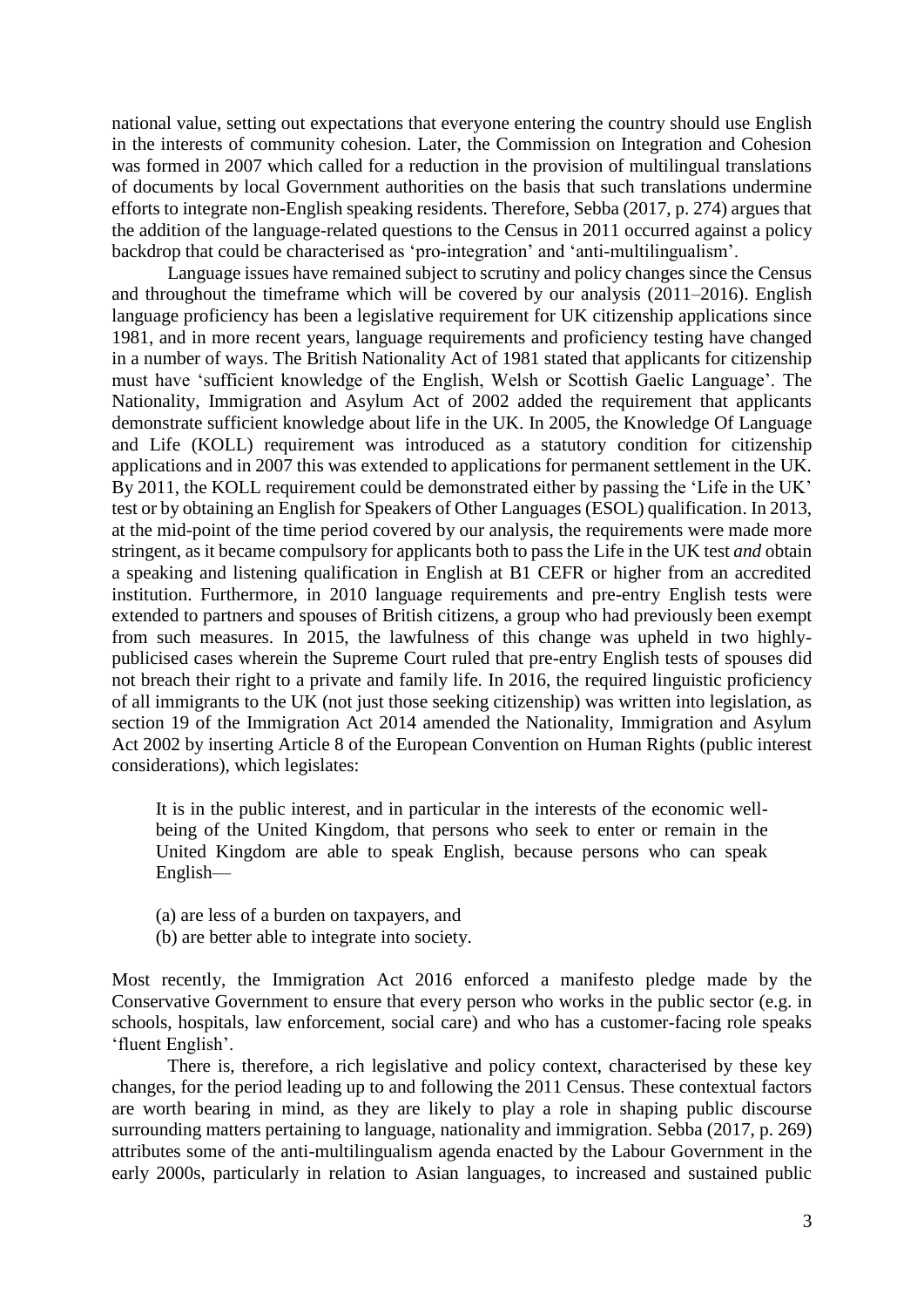concern 'about immigration and race issues' in the wake of terrorist attacks in New York City on 9/11 2001 and London in 2005. If this connection between public opinion on immigration and language-related Government policy changes stands true, then it may be the case that the UK's decision to leave the European Union following a referendum in June 2016 – approaching the end-point of our data – flavours some of these immigration-language public media debates. Indeed, a headline from the *Guardian* on 1<sup>st</sup> June 2016, a few weeks before the aforementioned referendum, reads 'Migrants must have good English in post-Brexit UK, says leave campaign'. The various policy and legislative changes in relation to language requirements for immigrants, and public attitudes towards immigration more generally, provide important context for the intersection of discourses around immigration, identity and language in the British print media, both in the years preceding the 2011 Census, which is the stimulus for this study, and in the years following the Census, which provide the data for our analysis.

#### *Language, identity and nationalism*

In the context of language ideological discussions, notions of language and national identity are often couched in terms of Anderson's (2006) 'imagined communities' (Barbour, 2000; Pavlenko & Norton, 2007). Anderson (2006, p. 6) posits that 'nations' are socially constructed communities, 'imagined' because members will never meet or know their fellow members, 'yet in the minds of each lives the image of their communion'. It is commonly held that 'language is a prime determinant of nationalist identity (Billig, 1995, p. 29), and Blackledge (2009, p. 69) notes that one obvious way 'to link language and national identity is through language policy, planning and standardization practices which legitimize particular language varieties and link them to specific identities'. Indeed, the testing of a migrant's proficiency in the national or official languages of the country to which they are moving is increasingly dominating public debate surrounding integration and citizenship (Milani, 2015). As long as language is marked as central to the concept of 'the nation', then language and linguistic variation will inform individuals' *imagined* nation. Ideologies and practices hinging on the desirability or necessity of some languages over others create a 'linguistic market, dominated by the official language' of a given nation (Bourdieu, 1991, p. 45). Under such conditions, language becomes a means by which to determine 'who is in' and 'who is out', with linguistic minorities commonly '"invented" by, and in relation to, the linguistic majority' as an inferior out-group (Blackledge, 2009, p. 69).

Politically entrenched ideological systems such as this contribute to the notion that the imagined nation is a monolingual, linguistically homogenous society. In countries such as the UK, this imagined 'one language, one nation' myth (Piller, 2001, p. 261) is at odds with the heterogeneous, multilingual reality, and serves to exclude speakers of minority languages (in this case, languages other than English) who may be denied access to, or membership of, the linguistically dominant majority community, whether that is real or imagined (Blackledge, 2005, p. 46). Such ideologies of inclusivity *versus* exclusivity can give rise to interethnic conflict within a nation where attitudes favouring monolingualism interlink with ideals of a monoethnic, monoreligious, monoideological state, in which differences are viewed as being 'dangerous' to the 'purity' of society (Blommaert & Verschueren, 1998, p. 265). As Blackledge and Pavlenko (2001, p. 243) note, this leads not only to the exclusion of those who are unable or unwilling to fit 'the norm', but also to the active discrimination against such individuals or groups. This view aligns with Lippi-Green's (2012, p. 68) 'standard language ideology', which proposes that an idealized nation-state has one perfect homogenous language. This ideology, Lippi-Green (2012, p. 74) argues, props open a 'back door' to discrimination and prejudice that would normally be considered racism (e.g. discriminating against people on the basis of their race or ethnicity), but which is couched within, and concealed by, talk about language.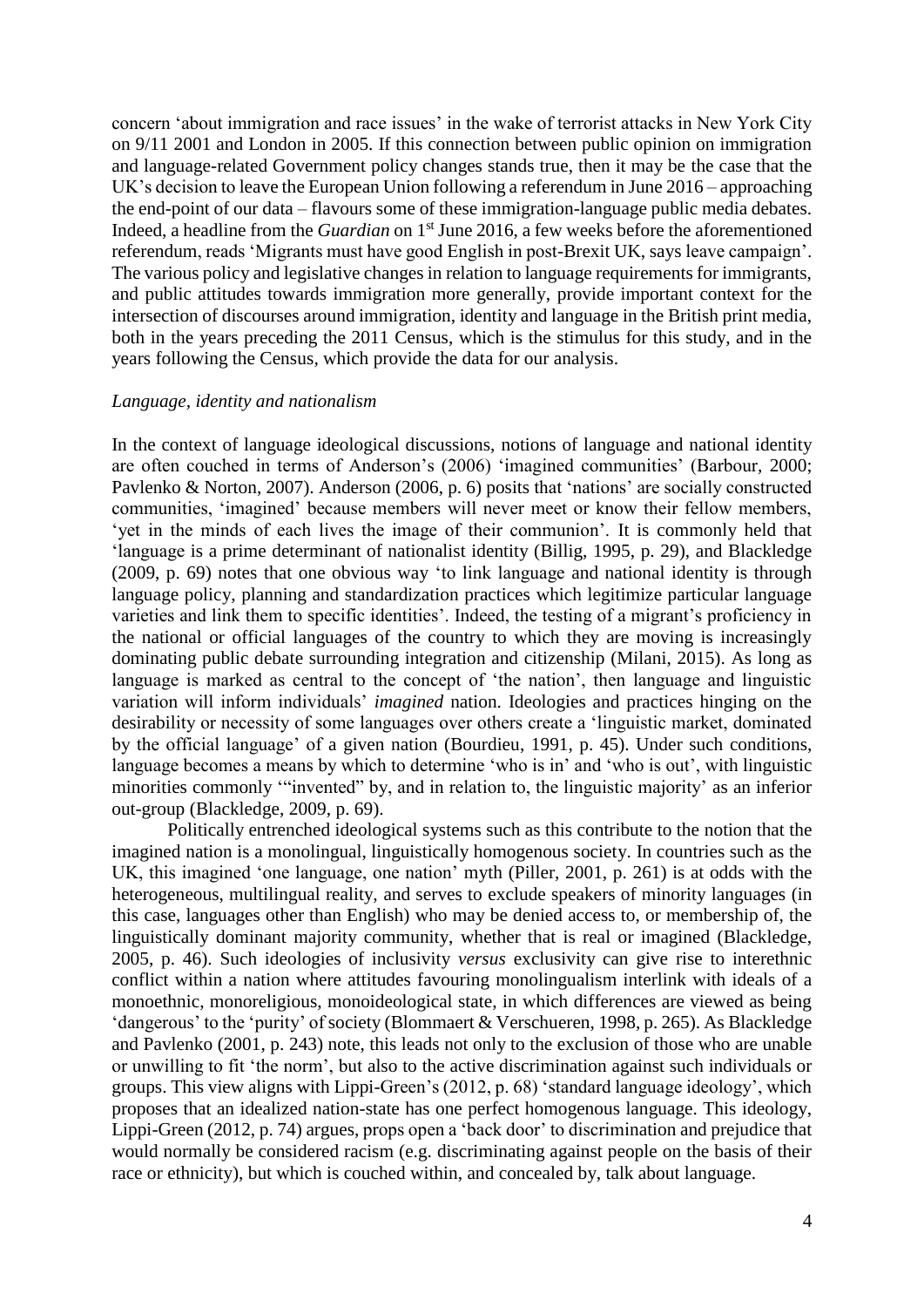Language ideologies regarding homogeneity and the creation of the linguistic marketplace are upheld by powerful national institutions (Bourdieu, 1991, p. 46), the most obvious example being Government policies such as proficiency testing. However, Blackledge (2005) demonstrates how UK media and political discourse more generally has the potential to reinforce language ideologies and legitimize linguistic discrimination by consistently positioning English as 'above other languages spoken and written in multilingual England' (Blackledge, 2005, p. 225), all the while constructing negative associations with non-English, particularly Asian, languages. Building on the pioneering work by Reisigl and Wodak (2000, 2001), Blackledge (2005) draws on the concept of topoi, as we do in this study, to interpret the representational and argumentational strategies identified in his data. According to Blackledge (2005, p. 67), topoi can be defined as 'parts of argumentation that belong to obligatory, either explicit or inferable, premises. They are the content-related warrants or "conclusion rules" that connect the argument with the conclusion of a claim' (see also: Reisigl & Wodak, 2001, p. 75). For Blackledge (2005), topoi resemble key discursive strategies in media texts surrounding language debates, while Reisigl & Wodak  $(2000)$  suggest that topoi are powerful and influential discourse strategies for the reproduction of discriminatory discourse. Taking various examples from local news reportage and political speeches, Blackledge (2005) demonstrates how the topos of advantage/usefulness is used to argue that if an action is useful then it should be done. In the context of a multicultural society, this topos can be used to argue that an action can be justified or rationalized on the grounds that it is of benefit to the minority (linguistic) group(s). At the same time, Blackledge (2005) explores how the topos of danger or threat is used to link speakers of Asian languages and their actions to specific dangerous or threatening consequences, while the topoi of finance and burdening/weighting down was used to represent the speakers of Asian languages as financially costly and otherwise burdensome for 'the taxpayer'. These topoi are similar to those identified by Hart (2010) in his critical analysis of media representations of immigrants. However, Hart (2010, p. 67) identifies a number of topoi that are not discussed by Blackledge, but which can be used in the context of non-native English speaker representations. Namely, the topos of culture, which holds that the out-group have irreconcilable differences in norms and values to the in-group, and the topos of displacement, which reflects the belief that the in-group will eventually be outnumbered by the out-group and be usurped as the dominant group within a given population. The similarity and overlap between the topoi identified by Blackledge in relation to multilingualism and Hart in relation to immigration show that the discourses surrounding both of these issues are likely to draw upon and perpetuate similar beliefs and ideologies which group language, identity and belonging under the umbrella of nationality or nationalism. Connections drawn between language and nationality thus correspond with the 'racialization' of the non-native English speaker, as identified by Shuck (2006). In the context of the United States, Shuck (2006, pp. 259–60) describes the ways in which public discourse around non-English languages is expressed 'using rhetorical patterns most often associated with discussions of race and ethnicity'. The racialization and the nationalization of public discourse about language and multilingualism serve the same purpose; that is, to relate language to categories of identity, and to emphasize differences between dominant majorities and marginalised minorities.

#### *Minority languages and negative representations in the press*

Lippi-Green (2012, p.144) argues that the power of the media in the political process of language subordination 'can hardly be underestimated'. Blackledge (2002) undertakes a detailed qualitative analysis of a short local news item from the *Birmingham Evening Mail* and concludes that the piece is 'monolingualizing', in that it expresses the implicit ideology that monolingualism is representative of 'Britishness', while multilingualism is 'retrograde and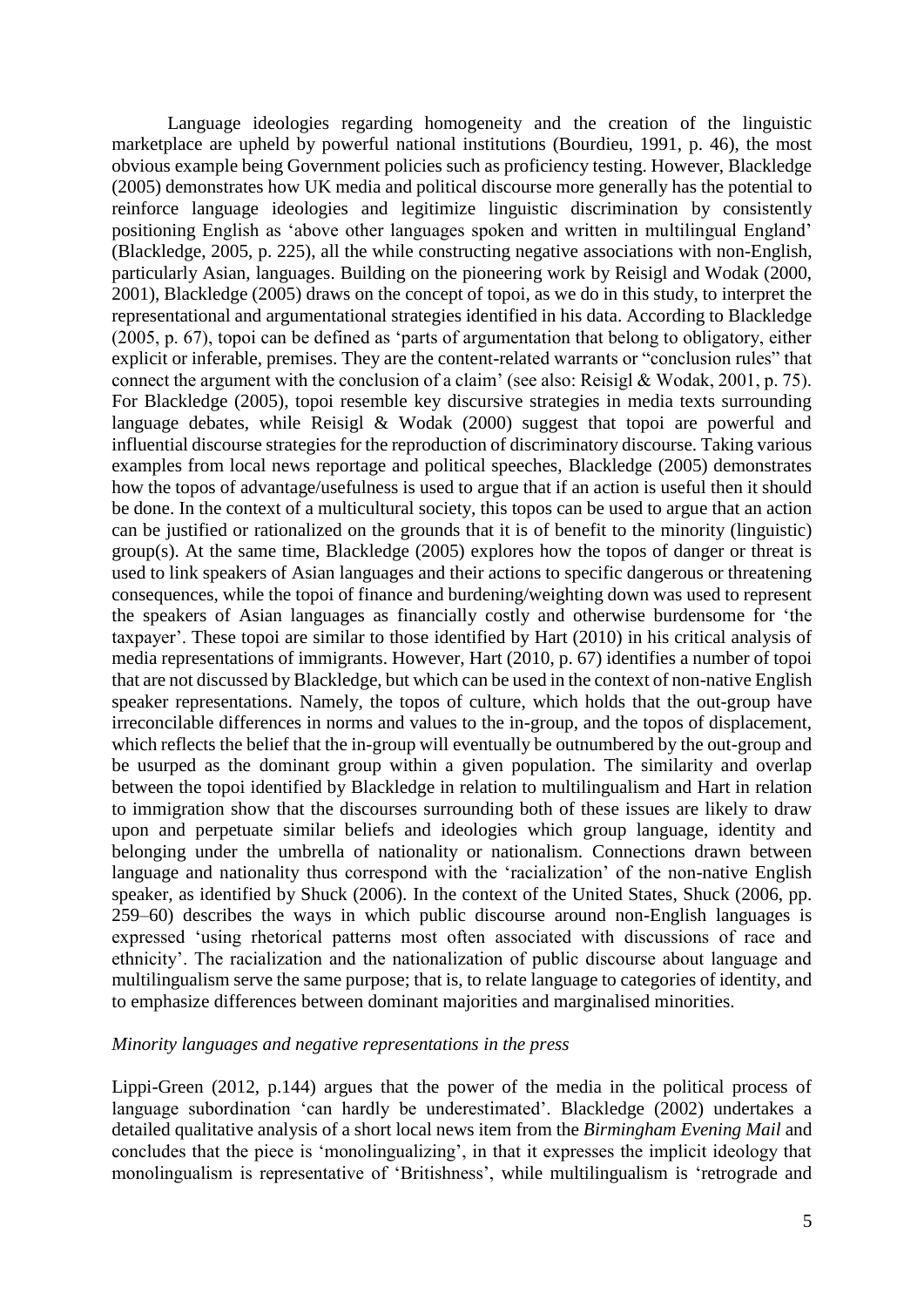tribal' (Blackledge 2002, p. 84). Similarly, Blackledge (2005, p.226) finds that in the UK context, negative features associated with Asian languages and their speakers in media and political discourse include civil disorder, racial violence, social segregation, threats to democracy and burdens on society. Such negative representations of speakers of minority languages are not restricted to the UK. For example, in the coverage of language testing in Sweden, Milani (2007, p. 125) highlights the ways in which media narratives are built on the assumption that migrants are unwilling or too 'lazy' to integrate into Swedish society. Similarly, in the German context, Stevenson (2006, p. 151) finds a politician represented in the press as associating the linguistic proficiency of non-native German schoolchildren to 'ghettoes in our cities, which lead to social conflicts'. What these studies have in common, despite analysing the press of different European nations, is the observation of the tendency of the press to promote ideals about monolingualism and a national language, while at the same time denigrating multilingualism and negatively representing individuals or groups whose main language is one other than the dominant variety.

The focus on problems related to speakers of non-dominant languages – languages other than English for our purposes – might be simply explained by the fact that problems make news; it is generally agreed that newsworthiness or 'news value' is found in negativity, rather than in positive stories (Galtung and Ruge 1965, p. 69). Therefore, rather than necessarily being driven by negative attitudes towards multilingualism, the unfavourable representations of non-English languages and their speakers may be an inevitable product of the news genre. However, as Bednarek (2016, p. 30) argues, negativity in the context of newsworthiness is subjective; while some audiences may consider a particular issue or happening as negative, others may not. Multilingualism, or people living in the UK and speaking languages other than English, may be a problem for some target audiences but not others. Therefore, in making choices regarding the topics and discourses that are drawn on alongside discussions of language, some parts of the media *construct* multilingualism as a problem. In other words, it is the media itself which renders issues to do with multilingualism as newsworthy by presenting those issues as negative and problematic. By associating languages other than English (and the speakers of those languages) with issues such as laziness, crime, violence, social segregation and conflict, the press creates links between non-English languages and problems which are likely to be generally agreed upon as being 'negative' by all audiences. This way, multilingualism and nonnative English speakers become part of the problem, as the media exploit the newsworthiness of such social issues in making 'linguistic and cultural diversity visible' (Kelly-Holmes and Milani, 2011, p. 477). Once linguistic difference is made visible in this way, and is associated with negative social issues, speakers of minority languages become a target for distrust and discrimination by some members of the dominant English-speaking group. In this context, Blackledge (2002, p. 84) argues that close scrutiny of media discourse is required to 'understand how linguistic power relations operate to discriminate against linguistic minority individuals and groups'. The present study sets out to achieve just that, by examining how the right-leaning UK print media represent people living in the UK who cannot speak English, or at least who do not speak English as their first language.

# **Methodology**

In this study, we take a corpus-assisted approach to Critical Discourse Analysis (CDA). Corpus linguistics refers to a collection of methods that use specialist computer programs to study large collections of machine-readable text (a *corpus*, pl. *corpora*). CDA can be described as 'a type of discourse analytical research that primarily studies the way social power abuse, dominance, and inequality are enacted, reproduced, and resisted by text and talk in the social and political context' (van Dijk, 2015, p. 466; see also: Fairclough, 1995).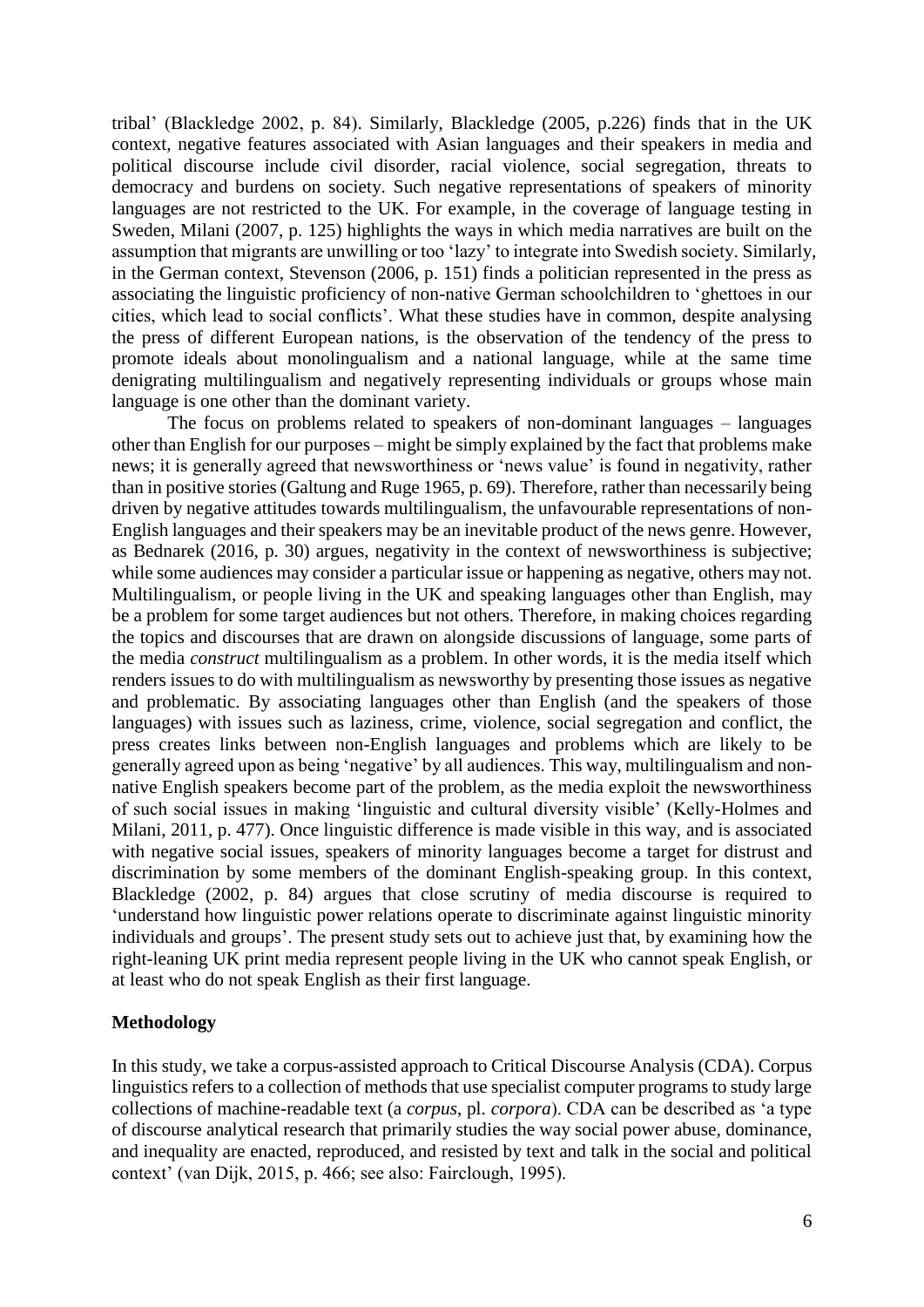The combination of corpus linguistics and CDA is a powerful one, with each method helping to overcome some of the obstacles associated with the other. Because CDA research tends to be qualitative and interdisciplinary, analyses are often restricted in scope, focussing on only a few texts or examples. However, with corpus assistance, CDA can effectively deal with larger and more representative datasets, often running into millions and sometimes even billions of words in size. In this case, we are able to examine 3,854 press articles (2,006,031) words) – a dataset that is likely to reveal a wider range of representations (and account for a longer time period) than would be possible had we adopted a purely manual approach. Corpus assistance can also add a degree of objectivity to CDA approaches because it offers a set of predictable analytical techniques and advocates a spirit of methodological transparency underpinned by two guiding principles: (i.) no systematic bias in the selection of texts included in the corpus (i.e. do not exclude a text because it does not fit a pre-existing argument or theory) and (ii.) total accountability (all data gathered must be accounted for) (McEnery & Hardie, 2012).

At the same time, our corpus-assisted approach also stands to benefit from its synthesis with CDA, for instance by being able to draw upon ideas and theoretical models advanced within existing CDA research (Baker et al., 2008). In particular, findings reported in existing CDA research into media representations of minority groups and language debates (particularly studies by Reisigl & Wodak (2000, 2001), Blackledge (2005) and Hart (2010)) provide useful concepts for interpreting the representations we identify (most notably here the CDA concept of 'topoi'). Further to this, our corpus-assisted analysis is also enriched by CDA's commitment to analysing social context (van Dijk, 2001), as we draw on our understandings of the realworld contexts in which the newspaper articles in our data were produced and consumed, particularly in terms of UK language policy and the events leading up to and following the 2011 Census, to attempt to understand the contextual events and circumstances that might have shaped or been shaped by the representations we observe. In the subsections that follow, we introduce the corpus under study and the approach we take to analysing it.

#### *Data: Speak English Corpus*

This study is based on the Speak English Corpus (SEC), a purpose-built corpus comprising right-leaning UK national newspaper articles concerned with the topic of speaking English, published between 2011 and 2016. The data start-point of 2011 was chosen because it was the year in which the language-related questions were introduced into the Census. The end-point of 2016 was chosen as this was the last full year that had passed when work on the project began. It was not possible for us to examine articles published by all UK national newspapers within the scope of this article. Therefore, for the purpose of this study we decided to focus on right-leaning press articles only. This decision was based on two considerations: (i.) the right-leaning press accounts for the majority of UK newspaper discourse (of the ten national newspapers, six are right-leaning, three are left-leaning and one is centrist; Baker et al. 2013), and (ii.) the right-leaning press published over twice as many articles concerned with the topic of speaking English (as we defined this – discussed later in this section) compared with the left-leaning press  $(3,854 \text{ vs. } 1,696 \text{ articles}, \text{respectively}).$ 

Articles were collected from the online searchable newspaper database *LexisNexis*. Our search criteria were that the words *speak* and *English* had to appear (contiguously or noncontiguously) in the headline and/or lead paragraph for an article to be included in the corpus. The search included all right-leaning UK national newspapers – broadsheets and tabloids. Newswires were excluded, and similar results were grouped together to minimise the inclusion of duplicates (default search settings in *LexisNexis*).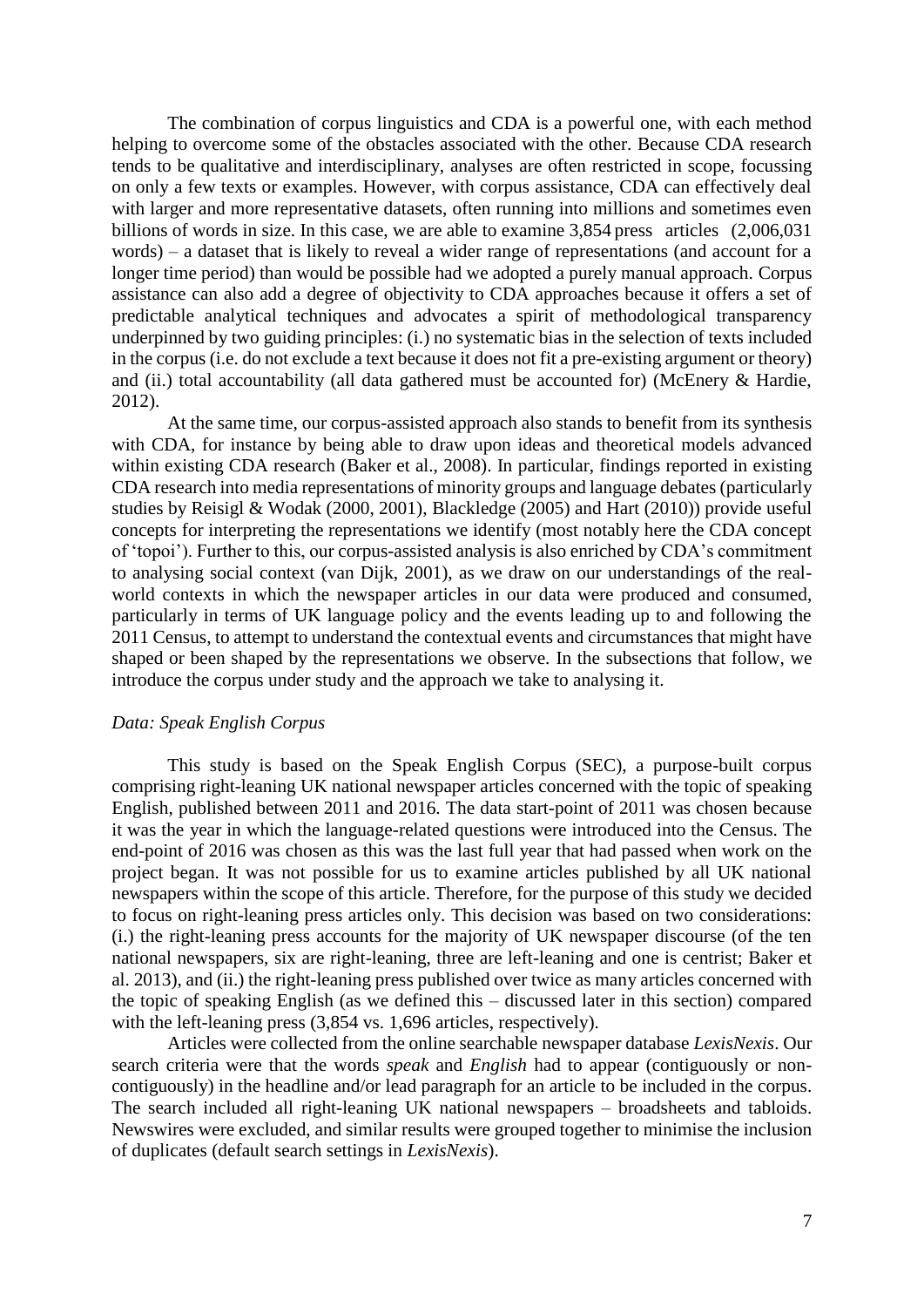The completed corpus is 2,006,031words in size, comprising 3,854 articles, sourced from six national right-leaning newspapers. The data included more traditional-style articles, but also columns, editorials, letters to the editor and opinion pieces. We decided to include all of these types of publication since they all occupy space on the pages and websites of the media outlets under study, are all consumed by readers, and all contribute to the English language ideologies that we are interested in uncovering (Gabrielatos, 2007, pp. 10–11). We did not filter the results for articles that we deemed not to be sufficiently 'about' the survey result or the topic of speaking English. The concept of 'aboutness' is complex in this context, as debates about language intersect, as we have already discussed, with numerous aspects of social life. Thus, deciding what does and does not count as an article relevant for our purposes presents difficulties (Scott, 2017) and would require us to make a series of subjective judgements which would impinge upon the replicability of our data collection procedures (Baker et al., 2013). Nevertheless, we performed a 'sanity check' on the corpus to ensure that the proportion of 'false positives' (i.e. articles that clearly had little to do with the English language) would not unduly influence our analysis. To do this, we extracted a random sample of 100 articles spanning all years and publication types. From this, we determined that just 3 articles had limited relevance to our purposes but the remaining 97 had something to do with the English language and those who (cannot) speak it. Table 1 provides a numerical breakdown of our corpus in terms of the number of words and articles per newspaper.

## [Table 1 here]<sup>1</sup>

As this table shows, the corpus is imbalanced in terms of its representing tabloid and broadsheet newspapers, with broadsheet publications (*Telegraph*, *Daily Mail*, *Times* and *Express*) contributing 3,315 (86 per cent) of the articles and 1,888,483 (94 per cent) of the words in the corpus. This skew reflects the reality of right-leaning press publications in the UK, which tend to be broadsheet rather than tabloid. That each of the broadsheets published more articles about the topic of speaking English than each of the tabloids suggests that stories about people speaking (or not speaking) English to be picked up more frequently by right-leaning broadsheets compared with tabloids.<sup>2</sup> We decided against redressing the imbalance between broadsheet and tabloid articles because we wanted the corpus to represent all available rightleaning press coverage relating to the issue of speaking English within our given date range, and this imbalance in our corpus arguably represents the actual, real-life imbalance in terms of the types of media outlets that provided this coverage. Procedurally, this skew does not present much of an issue in terms of our analysis, since it is not our aim to compare broadsheet and tabloid representations. However, this imbalance in terms of what our corpus represents means that our analysis is likely to elucidate topoi and patterns in representation that are particularly prominent in right-leaning broadsheet articles. Data downloaded from *LexisNexis* includes a large amount of metadata and indexing information, which meant that the texts had to be preprocessed to remove such elements from the data, leaving only the headlines and articles for analysis. The next section sets out the approach we used to analyse the corpus.

## *Approach: Corpus-assisted Critical Discourse Analysis*

Our corpus-assisted approach to CDA can be resolved into two parts. The first part aims at identifying the social actor groups (van Leeuwen, 1996) that are frequently mentioned in the context of (not) speaking English in the newspaper articles in our data. To do this, we use the corpus linguistic technique of collocation – a word association measure which tells us how often two or more words occur alongside one another in the corpus (Baker, 2006, p. 95) – to identify words denoting social actor groups which frequently co-occurred alongside the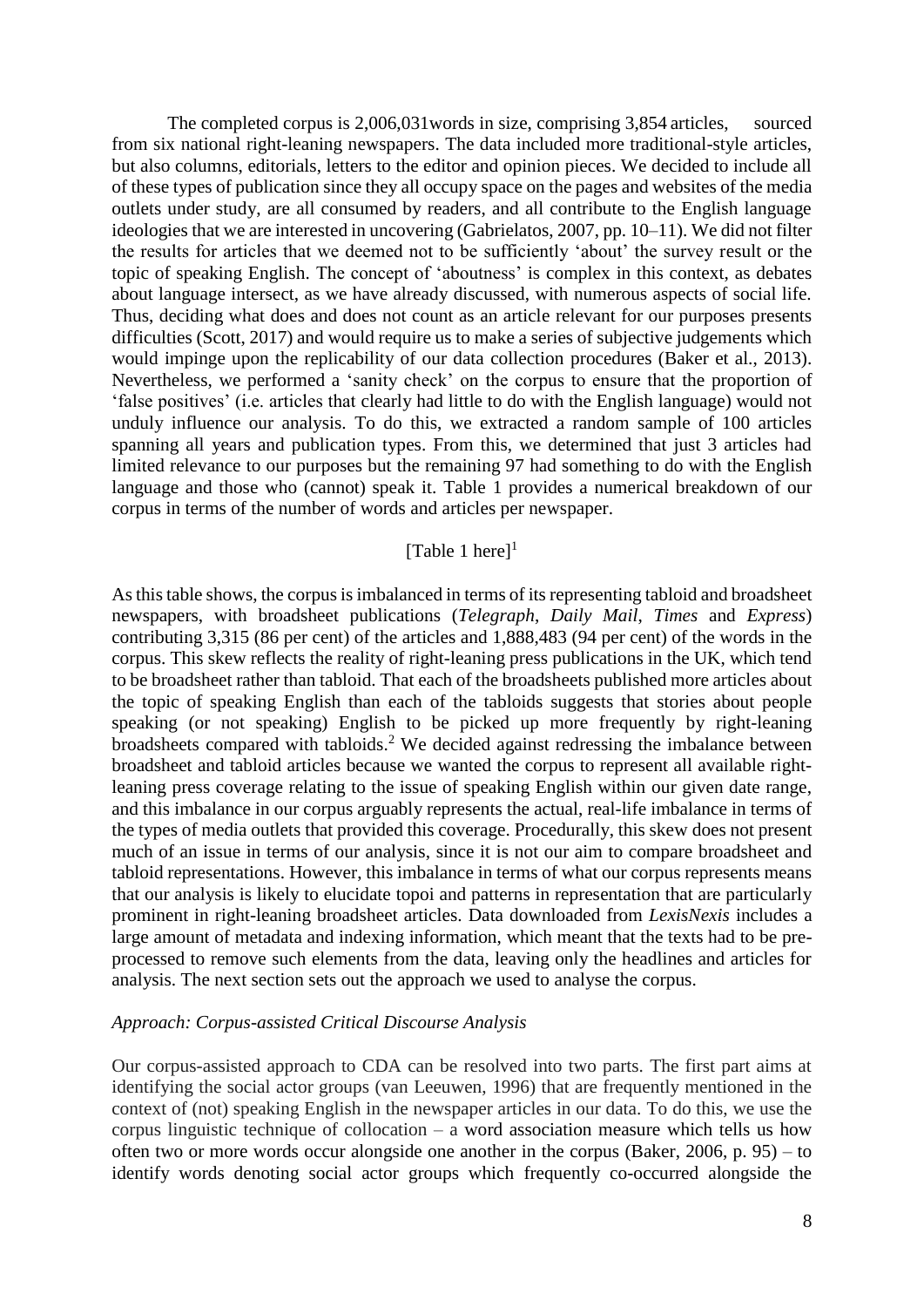expression 'speak English'. We decided to use the phrase 'speak English' as an analytical entry point as it corresponds to the wording of one of the Census items that motivated this study (i.e. How well do you *speak English*?), and was also the search term used to source articles for the corpus. We generated a list of collocates for the phrase 'speak English', this time including words which occurred within the five words preceding and/or following 'speak English' (L5>R5) at least five times throughout the corpus (default values in *WordSmith Tools*). We then extracted all collocates denoting social actors and manually grouped them into broader social actor categories. In determining social actor groups, we began by manually scanning the list of collocates to identify words that ostensibly denoted people or groups of people. To group those words into categories, and check that words were in fact used to denote social actor groups, we inspected a random sample of concordance lines in which the word in question was used alongside the expression 'speak English'. This also allowed us to resolve polysemous or otherwise ambiguous cases. To offer an example, the word *Britain* was a frequent collocate of 'speak English' but tended to function within a prepositional phrase as an adverbial of place rather than a social actor, such as in this headline taken from the Telegraph: 'If you don't speak English you can't belong in Britain'.

Having identified the most frequent social actor groups discussed in relation to speaking English, we then analysed how those groups were represented across the articles in our corpus. To do this, we used the concordance technique (Baker, 2006, p. 71) as a means through which to analyse in more qualitative depth those articles in which 'speak English' occurred alongside words denoting the social actor group(s) of interest. By allowing us to examine more expansive chunks of text, in most cases newspaper articles in their entirety, the concordance technique provides a means for undertaking more theory-informed CDA. In this case, we interpret the linguistic strategies of representation that we observe in terms of 'topoi' (introduced earlier; see also: Reisigl & Wodak, 2000, 2001). Although topoi are, as we have described, 'parts of argumentation', in this study we do not analyse the texts in our corpus in terms of their argumentative structure or rhetorical goals but are instead more interested in identifying and critiquing their underlying ideologies relating to linguistic competence, national identity and (im)migration.

To identify topoi, we followed Sinclair's (2003) approach to reading concordance lines – for this, we analysed a random sample of 30 articles in which one or more of the social actor words collocated with the phrase 'speak English', recording any topoi we identified. We then repeated the procedure until the point at which new topoi ceased to emerge. In identifying topoi, we drew upon the taxonomy proposed initially by Reisigl and Wodak (2000, 2001) and elaborated by Blackledge (2005) and Hart (2010) based on studies of language ideological and immigration discourse. While there is no exhaustive list of topoi, the topoi identified across these studies collectively provide a useful interpretive framework for our analysis. Nevertheless, it should be noted that topoi do not manifest in texts in any set or formulaic way and so their identification represents something of a subjective analytical process. Similarly, the process of labelling or 'naming' topoi can be equally subjective – a single topos might be interpreted differently by two researchers, while a third researcher might not even interpret it as a topos in the first place. For these reasons, corpus assistance provides an objective *starting point* for our analysis, but the identification of topoi requires more subjective interpretations be made by the researcher(s). In the present study, we have endeavoured to describe all our methodological decisions and in our analysis have provided examples which we deem to be representative of the particular topoi we observed. Corpus procedures were carried out using *WordSmith Tools version 7* (Scott, 2016).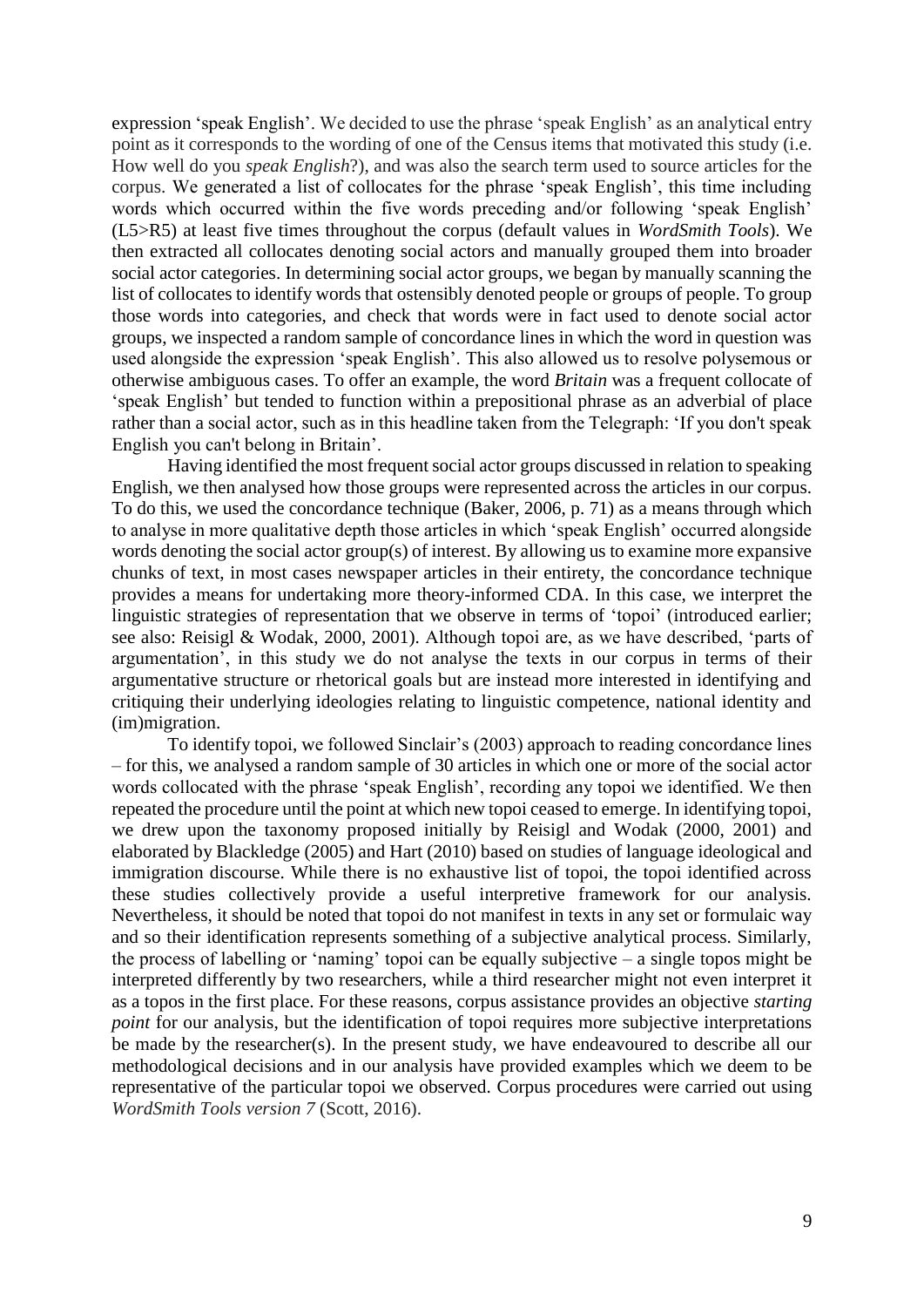### **Analysis**

As outlined in the previous section, our analysis uses the expression 'speak English' as an entry point through which to examine how groups of social actors were represented in the context of the English language debates that were played out across the articles in our corpus. Before proceeding with our analysis, it is first worth noting that throughout the corpus the phrase 'speak English' tends to be used as part of broader constructions that focus on people *not* speaking English. We generated a list of left-sided collocates (L5>L1) of the phrase 'speak English'. From this list, we extracted the ten most frequent words which ostensibly served to pre-modify the search term in a way which expresses that a person or group either could not or should speak English (*not, don't, can't, cannot, must, should, doesn't, unable, didn't, couldn't*). The combined co-occurrences of these ten items alone  $(n= 1,671)$  accounts for 56 per cent of the 2,984 mentions 'speak English' in the corpus. Since we have only considered the top ten collocates of this type, the figure of 56 per cent must be treated as a minimum. The focus on cases where people can't (but should) speak English reflects the tendency of the press – and the mainstream media generally – to report stories about things and events that are problematic or in some way negative (Bourdieu, 1998). Yet, we might also interpret this focus as reflecting the tendency of the press to operate with a deficit model of linguistic competence, which foregrounds what a speaker *cannot* do, while backgrounding what they *can*.

The analysis in this article focusses upon the three most frequent social actor groups collocating with 'speak English' in the corpus: SCHOOLCHILDREN, IMMIGRANTS and HEALTH (table 2).

## [Table 2 here]

Although the three frequent social actor groups in table 2 are lexically distinct, they all tend to refer broadly to immigrants to the UK who are understood either to not speak English well or at all. In the case of the SCHOOLCHILDREN and HEALTH groups, the immigrants are functionalised; that is, they are 'referred to in terms of something they do, for instance, an occupation or role' (van Leeuwen, 2008, p. 42). From the table above, we can see that, as well as being referred to as *immigrants* or *migrants*, immigrants are functionalised in our data according to their roles as, amongst other things, schoolchildren, patients, doctors and nurses. This functionalising tendency marks an interesting trend in our data, whereby immigrants tend to be discussed, with regard to speaking English at least, in the contexts of public services, particularly to do with schools and health. One consequence of such functionalising representations is that the immigrant referents are transported into readers' worlds of immediate experience, so that they become 'people "we" have to deal with in our everyday lives' (van Leeuwen, 2008, p. 36). This helps such stories to satisfy the newsworthiness criterion of familiarity (Galtung & Ruge, 1965), as the social actors being discussed are situated within public service contexts with which most readers will have direct experience and indeed a 'stake' as UK taxpayers. This conceivably makes the representations and associated topoi more relatable to readers' own lives and experiences – a discursive move that arguably serves to heighten the relevance and emotive force of the stories. Having identified the most frequent groups of social actors who cannot or do not speak English, at least according to the articles in our corpus, we then set about examining the topoi that were used to represent these groups in the context of language ideological debates. This analysis is reported in the next section.

To examine how the groups displayed in table 2 were represented in our corpus, we qualitatively analysed those articles in our corpus in which one or more of the social actor words collocated with the expression 'speak English'. Although we used the concordance technique as a means for retrieving and organising such cases, in order to apprehend the topoi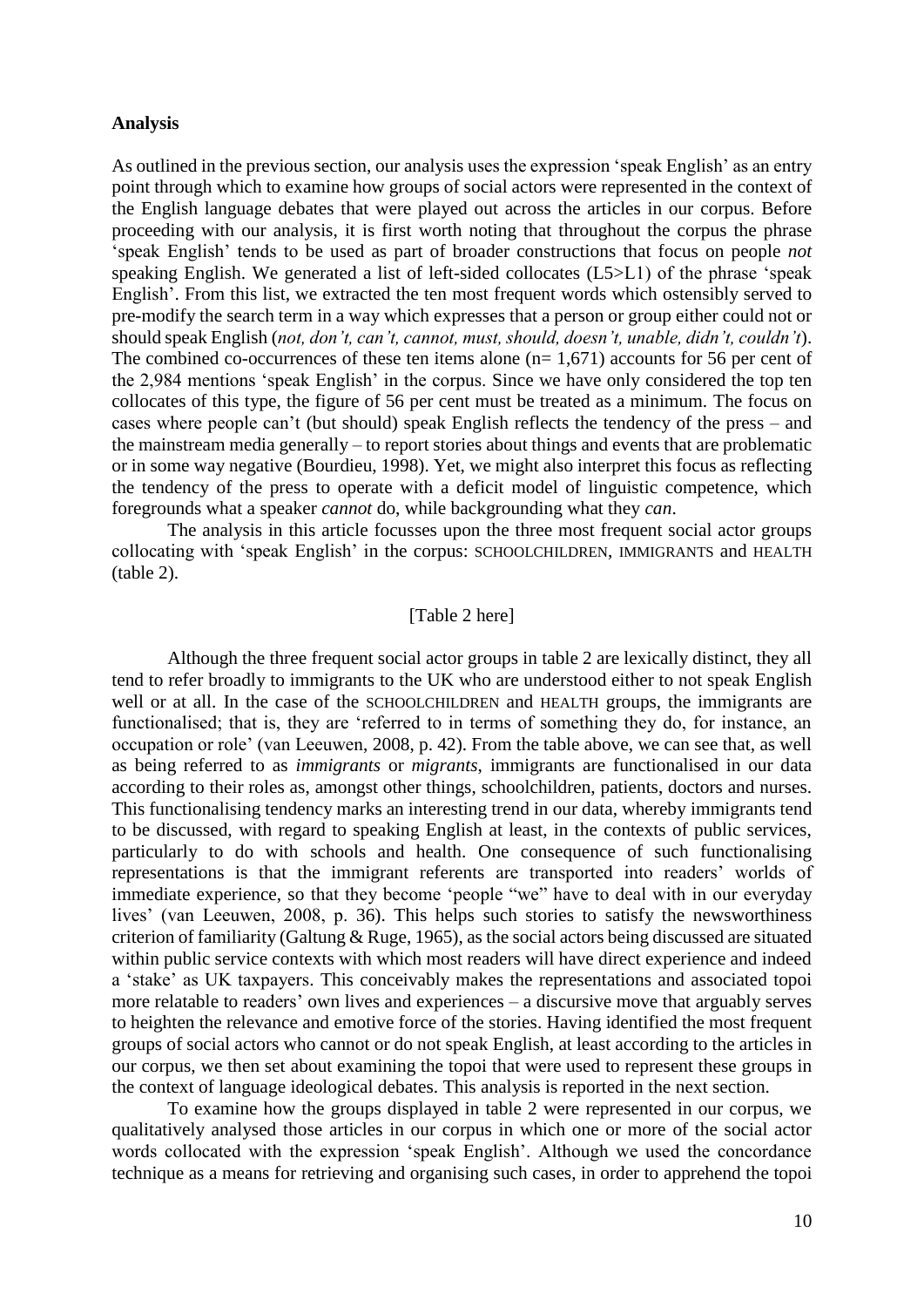being used, it was necessary for our analysis to go beyond the scope of the concordance line and consider whole articles in their entirety. Our analysis identified seven recurring topoi: (i.) displacement, (ii.) finance, (iii.) burdening and weighting down, (iv.) danger or threat, (v.) culture, (vi.) advantage/usefulness and (vii.) responsibility. Throughout the course of the analysis, we will explore each of these topoi in detail, providing textual evidence of their use across the articles in our corpus and interpreting each in terms of the broader language ideologies that underpin and are perpetuated by them. For the facility of analysis, the ensuing section will explore each topos in turn. However, as this analysis will show, these topoi all relate to and overlap with one another in the ways that they are used to represent the social actor groups featured in our data.

## *Topos of displacement*

The first topos we identified in our corpus was the topos of displacement. The premise of this topos is that 'the out-group will eventually outnumber and/or dominate the in-group' (Hart, 2010, p. 67). Linguistically, we interpret this topos to be invoked through the use of aggregation (van Leeuwen, 2008) – that is, the representation of migrants as living in the UK and not speaking English in large numbers. This topos was observed in relation to all three social actor groups – SCHOOLCHILDREN, IMMIGRANTS and HEALTH. The examples below relate to immigrants and were taken from articles responding to the publication of the 2011 Census results in January 2013. Note that all corpus extracts provided in this article were selected because we deemed them to be representative of the linguistic manifestation of the particular topos being discussed.

**800,000 migrants** who cannot speak English

(*Telegraph*, 30th January 2013)

But if you only remember one statistic make it this: **more than four million migrants** do not speak English as their main language. The impact of this finding, which comes from newly released details in the 2011 Census, is profound.

(*Express*, 1st February 2013)

# But **138,000 can speak no English and another 726,000 struggle with it** (*Sun*, 5th March 2013)

Although these extracts report the same Census data, there is considerable discrepancy between the figures provided, attesting to propensity for the (at least right-leaning) media to circulate inaccurate and conflicting information about the number of immigrants who do not speak English living in the UK. The rhetorical effect of this type of large-scale aggregation, we would argue, is that the statistics reported are rendered in as shocking and extreme terms as possible. For instance, the *Telegraph* headline reports that 800,000 migrants 'cannot speak English' (even though only 138,000 people self-reported as not being able to speak English – the others self-reported as speaking English 'not well'). Though the *Sun* provides an arguably more nuanced picture of the statistics – distinguishing between those who struggle to speak English and those who cannot speak English at all – the linking expression 'and another' is likely, we would argue, to encourage readers to interpret each statistic as contributing to the same overarching trend: 'But 138,000 can speak no English **and another** 726,000 struggle with it.'

The most extreme example of an article overlooking the nuances of the Census statistics can be found in the *Express*. The figure of four million+ immigrants does not represent either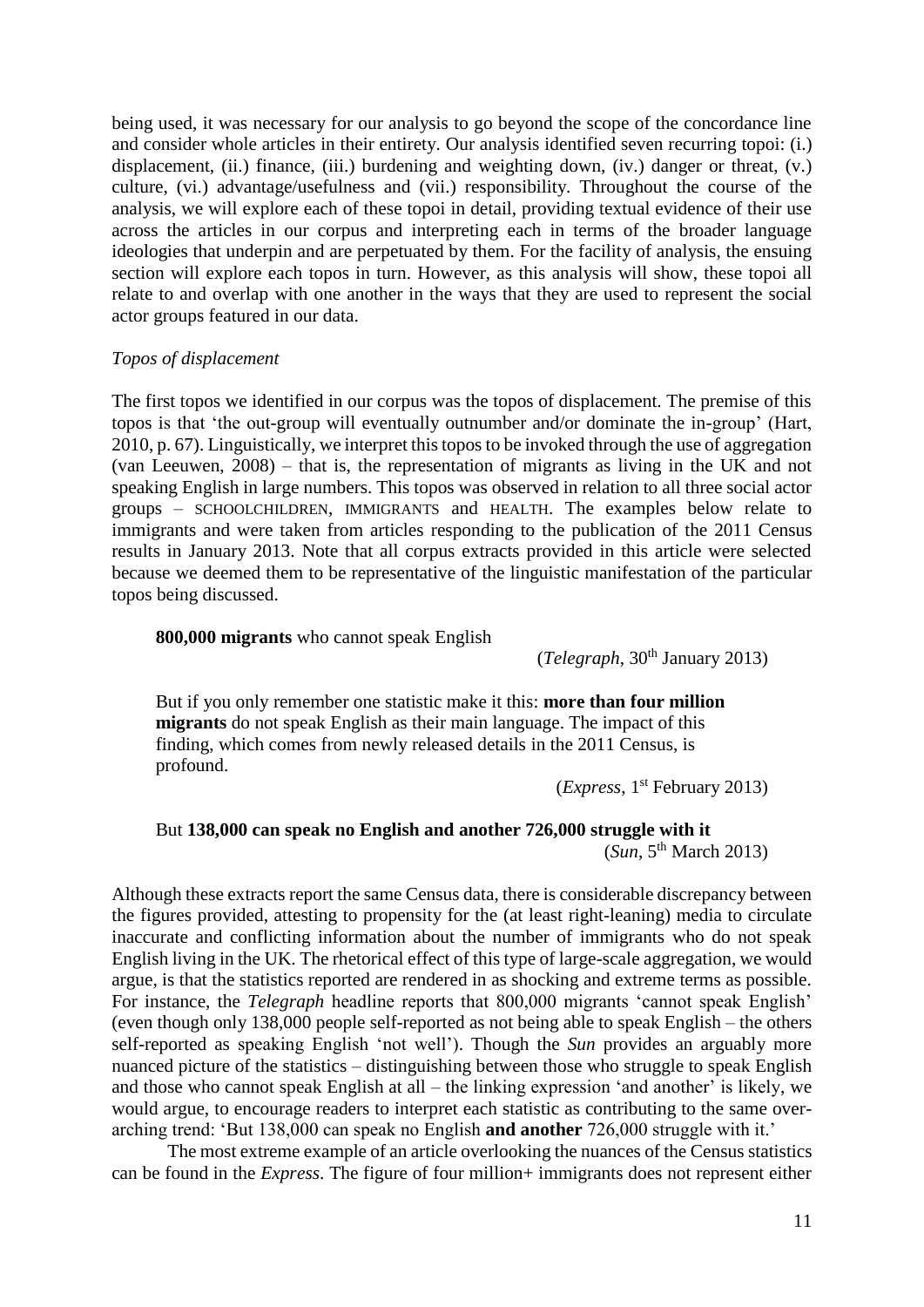the number of people who self-reported as not speaking English or not speaking English well, but the number of immigrants living in the UK who do not speak English as their first language. This statistic reveals nothing about the linguistic competence of the four million immigrants to which it relates and overlooks the reality that millions of people the world over communicate effectively using a second or additional language in all aspects of their daily lives. This can be interpreted as reflecting a shift in the UK political agenda, observed by Sebba (2017), whereby it is no longer considered sufficient for people of migrant origin to have 'satisfactory' knowledge of English, but they are now expected to use English as their *main* household language in order to demonstrate their willingness to integrate into UK life.

The result of this trend is thus surely that native English speakers' claim to dominant status is being weakened by the increasing numbers of residents who speak other languages. In the extreme, by repeatedly emphasising the large and increasing number of people living in the UK who speak languages *other than* English, such articles could induce in their perceived native English-speaking readership the fear that (or at least suggest to them the possibility that) they are increasingly becoming a linguistic minority in their own country. In other words, that the out-group will eventually replace the in-group as those with privileged and preferential access to social resources and will become 'the majority whereupon they will gain control over the in-group and become the new cultural norm' (Hart, 2010, p. 83).

#### *Topos of finance*

One consequence of the aggregating rhetoric explored in the previous section is that it allows people who can't speak English to be rendered as what van Leeuwen (2008, p. 38) describes as 'the object of "rational" economic calculation' and, in turn, rendered as economically burdensome – in other words, presented through the topos of finance. Evidence of this can be found in articles alleging that the UK Government (and taxpayers) has incurred substantial financial costs in order to support immigrants who have limited English skills. For example, the following headline and leading paragraph, taken from the *Mail on Sunday*, purport to show the costs endured by police, councils and hospitals in translating documents for immigrants with limited English:

How you pay **£100m a year** to aid immigrants who can't speak English: Shock figures reveal huge sums spent on translators by police, councils and hospitals

- Police, hospitals and courts are all spending huge sums on translators
- Councils in England spent **£11 million** on language services in last year
- Polish is the most commonly translated language by courts and police
- Met spends nearly **£7million** a year on interpreters for crime suspects

(*Mail on Sunday*,  $10^{\text{th}}$  January 2015)

This example is representative of a broader discourse of financial burden that recurs across the articles in our corpus, and also illustrates the tendency for costs associated with crime and policing to be foregrounded in these contexts. Three of the four bullet points in the leading paragraph refer to costs relating to crime and policing, arguably drawing on a link, by now well-established in the right-leaning press, between immigration and crime (van Dijk, 1991). It is notable, also, that readers are addressed directly as the bearers of these purported costs – 'How **you** pay £100m a year' – enforcing further the sense of opposition between immigrants and readers, who are indexed here as non-immigrant, English-speaking tax-payers.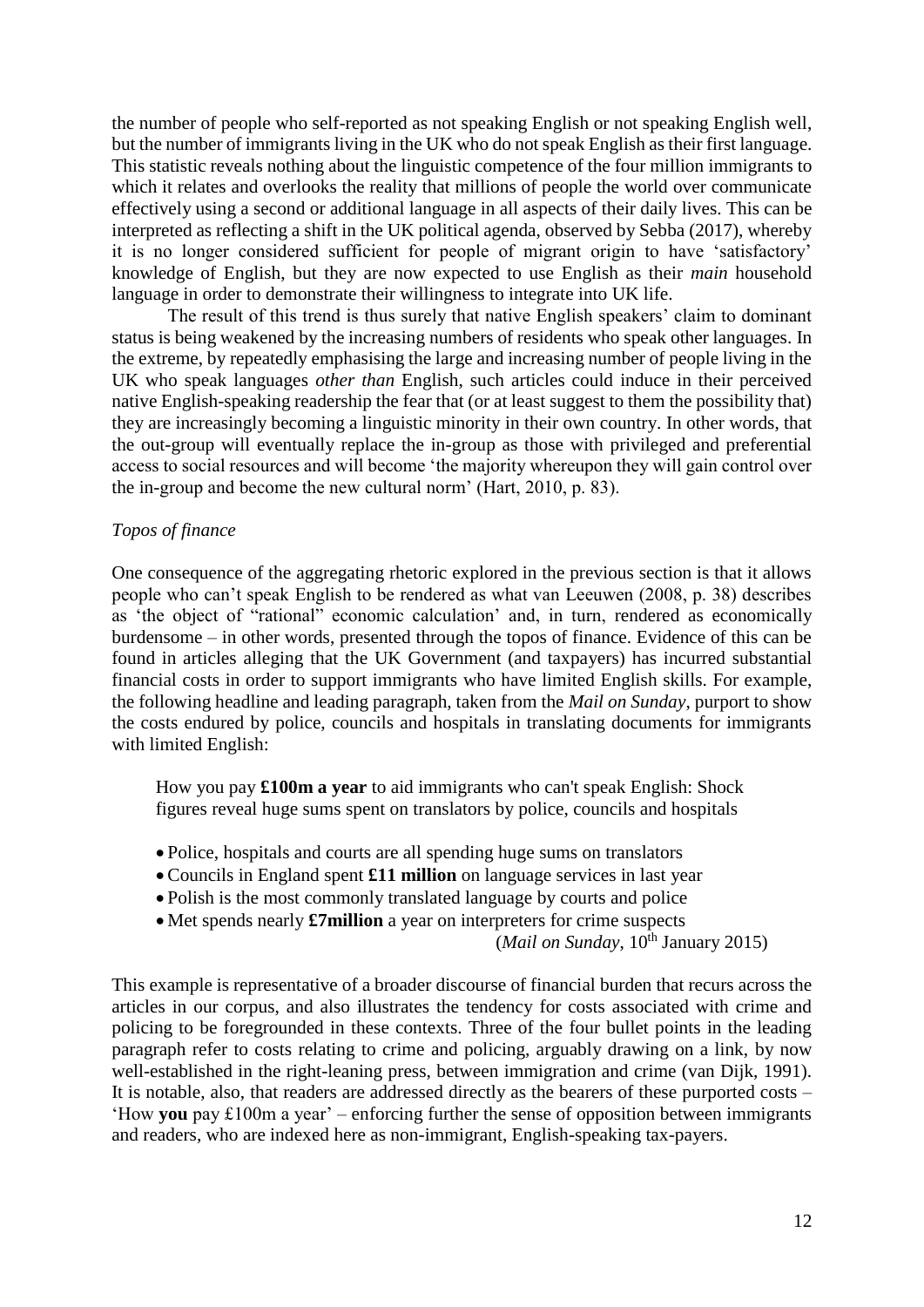As well as constituting a financial burden on public sector services, immigrants are also represented as being economically burdensome as a result of the social welfare benefits they are purported to receive:

Benefits 'to be stripped from immigrants who cannot speak English'; David Cameron intends to make the cuts in order to **slash the country's welfare bill**, according to reports

(*Telegraph*, 19th January 2014)

TORY plans to **strip benefits from migrants** who can't speak English have been blocked by, you guessed, Nick Clegg.

(*Express*, 21st January 2014)

The first extract, taken from the *Telegraph*, reports the intention of then-UK Prime Minister David Cameron to prevent immigrants who can't speak English from receiving social welfare benefit. However, the Government at the time was a coalition formed of Cameron's Conservative Party and Nick Clegg's Liberal Democrats, the latter of which opposed the introduction of such measures (much to the frustration of the right-leaning media; see extract from the *Express*).

The representation of immigrants who can't speak English as constituting a financial burden was also evident in the discourse surrounding other groups. For example, in the extracts below, schoolchildren who cannot speak English are presented as placing a financial strain on schools:

The set of perceived burdens brought by school children include economic ones, but are also wider-ranging and more general: Educating children who do not speak English as their mother tongue also puts a **huge financial strain** on schools.

(*Daily Mail*, 21st February 2014)

Like schoolchildren and immigrants generally, patients who can't speak English were also represented as constituting a financial burden to the taxpayer. For example, in the extract below, taxpayers (i.e. readers) are described as 'picking up' a translation bill for patients who can't speak English well:

**TAXPAYERS have picked up a £13million translation bill for NHS patients who cannot speak English**. The cost of translators has soared tenfold since 2006, while NHS boards have faced huge budget cuts in which thousands of staff will lose their jobs. And many NHS bosses admitted they do not know how many people are using the service, set up for immigrants and foreign tourists, despite its £13million drain on funds.

(*Express*, 21st March 2011)

Although the cost cited above is £13 million, other costs given vary between newspapers and over time, ranging from £4 million to £13 million, and are attributed not only to the need for translators, but also to the hiring of (particularly Polish) nurses to communicate with patients during their care, and developing picture charts for patients to point out the meals they would like.

This passage also demonstrates a curious pattern in our data. By situating translation bills and other costs associated with healthcare provision within a broader context of public services cuts (in the above example, NHS jobs), people with limited English skills are arguably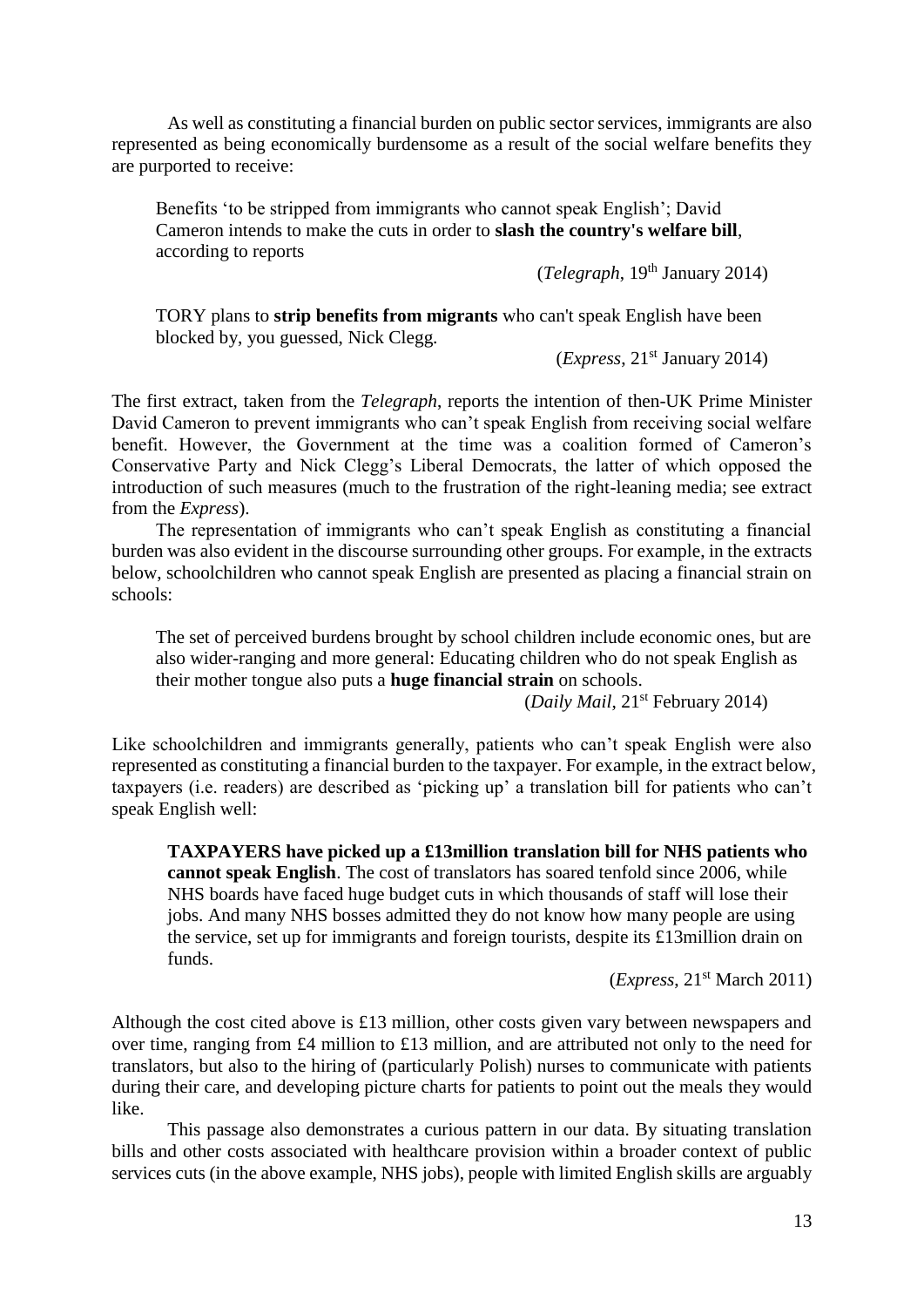presented as being in some way to blame for those cuts. It is not possible, in this instance, for the newspapers to argue that immigrants are 'taking jobs' from British workers, since this contradicts the argument that they cannot speak English and do not pay taxes. Nonetheless, immigrants are still construed as costing British people their jobs, with the reported costs associated with translation services causally linked, by the *Express*, to 'budget cuts in which thousands of staff will lose their jobs.' Rather than challenge or criticise the Government over its cuts to public spending and blame the enduring austerity economic model ushered in by the 2010 Conservative/Liberal Democrat Coalition Government, it is immigrants with limited English skills who are blamed for job losses.

The topoi that we have identified tended not to offer explicit solutions to the problems they propose in relation to people not speaking English – instead these tend either to be implied or left up to the reader to formulate for themselves. However, at some points, articles in our corpus offered quite explicit solutions as part of *this* topos – specifically that welfare benefits should not be given to people who aren't able to speak English. For example, the *Daily Mail* headline below was taken from an article reporting the outcome of a survey which claimed that 95 per cent of British people believed that immigrants 'must speak English', while 77 per cent believed that immigrants 'should have access to benefits restricted'.

Immigrants must speak English and should have **access to benefits restricted**, say Britons

(*Daily Mail*, 17th June 2014)

That these issues are bundled together for the purposes of this headline is evidence that, for the *Daily Mail* at least, immigrants' rights to claim social welfare benefit should be contingent on their ability to speak English. Similarly, other articles proposed that immigrants should learn to speak English before they are granted access to healthcare services, as in the example below:

PATIENTS who cannot speak English cost the NHS £16million in interpreters last year - nearly double the 2008 figure. The 2012/3 bill could top £20million as 40 of 161 hospital trusts failed to respond to our Freedom of Information request for details. Polish speakers were in greatest demand across trusts which did answer, followed by Arabic and Slovak. The Pennine trust spent the most - £4.9million. Urdu was its top request. **Critics called for immigrants to learn English before being given access to services.**

(*Sun*, 29th July 2013)

The logical extension of this argument is that healthcare professionals should deny care to ill people if (and because) they have limited English skills. This is a quite cynical proposal, and such a policy would contradict directly one of the founding principles of the NHS – namely that care should be provided free for all at the point of use. We also find rather problematic the notion that ensuring accurate and effective communication between practitioners and patients is somehow a waste of taxpayers' money, since the level of funding allocated to translation services is likely to impact directly on the health and wellbeing of the patients who rely upon those most essential services. This argument is also deeply contradictory, given that the argument that health professionals should speak English or be 'struck off' (explored later in our analysis) is itself underpinned by the understanding that patient safety is contingent on effective communication between patients and practitioners.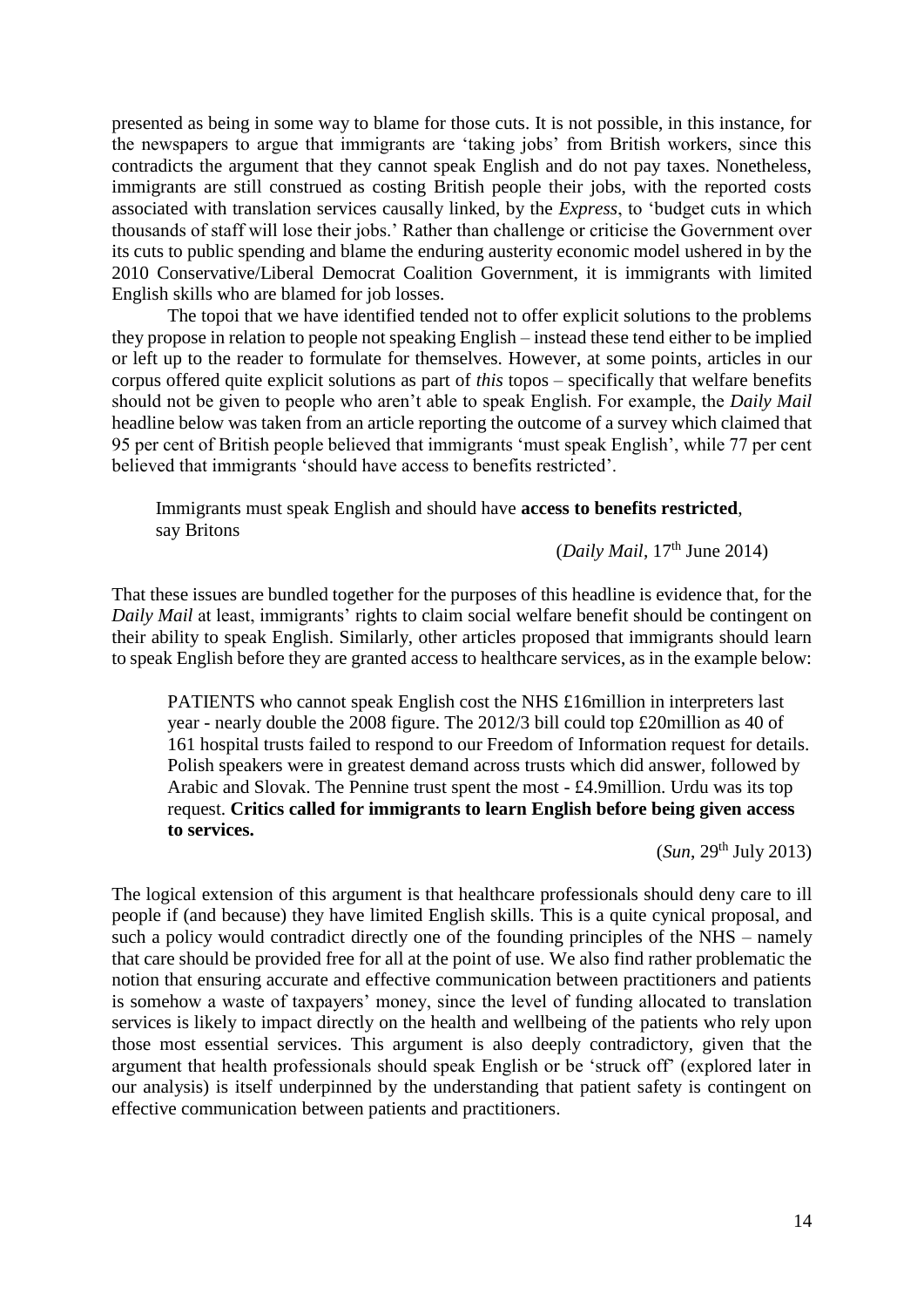## *Topos of burdening and weighting down*

The topos of burdening and weighting down is a causal topos which represents the minority out-group as a strain or drain on the members, resources and systems of the in-group (Reisigl and Wodak, 2001, p. 78). In some respects, this topos can be related to the topos of finance explored in the previous section. In that section, we saw how immigrants who can't speak English are presented in the articles in our corpus as constituting a financial burden to Englishspeaking readers/taxpayers, who 'foot the bill' for the social welfare benefits claimed by this group, as well as more specific costs incurred in the contexts of healthcare provision. However, immigrants with limited English skills were also presented as burdensome in other ways – ways which 'weighted down' in-group native English speakers. This type of threat manifests most explicitly in the consumption of public services and in the context of school education in particular.

During a phone-in on LBC radio Sir Michael was told by one caller of a local school where **teachers were having to carry out "double the work**" due to a "huge influx" of children who could not speak English.

(*Telegraph,* 30th October 2014)

Astonishingly, one in nine English schools now has a majority of pupils who do not speak English as a first language. The official figures lay bare the **enormous strain** mass migration has placed on our schools

(*Daily Mail*, 22nd February 2014)

These examples represent the different impositions that non-native English-speaking children are construed as placing on the British education system, which include increasing pressure on teachers and necessitating additional interpreting staff. The burdens these children present are also linked to immigration generally in 'influx' and 'mass migration', implicitly placing blame on the children's parents (who immigrated to the UK) as opposed to the children themselves. The same is the case in the 2014 example from the *Daily Mail*, in which 'mass migration' has placed some form of unspecified 'strain' on 'our' schools.

Non-native English-speaking pupils were presented not only as increasing the pressures on and workloads of teachers, but this was also construed as actively eroding the access of ingroup English-speaking children to resources, thereby shifting from the topos of burden, to the topos of displacement (explored earlier), as in the examples below.

In a growing number of schools special classes are held for children who do not speak English **costing schools money, wasting teachers' time and harming the education of others**.

(*Express*, 24th November 2014)

**Other children are getting less attention** in class as teachers have to spend longer helping children who do not speak English well and preparing teaching materials for them, they [teachers] said.

(*Times,* 2 nd April 2015)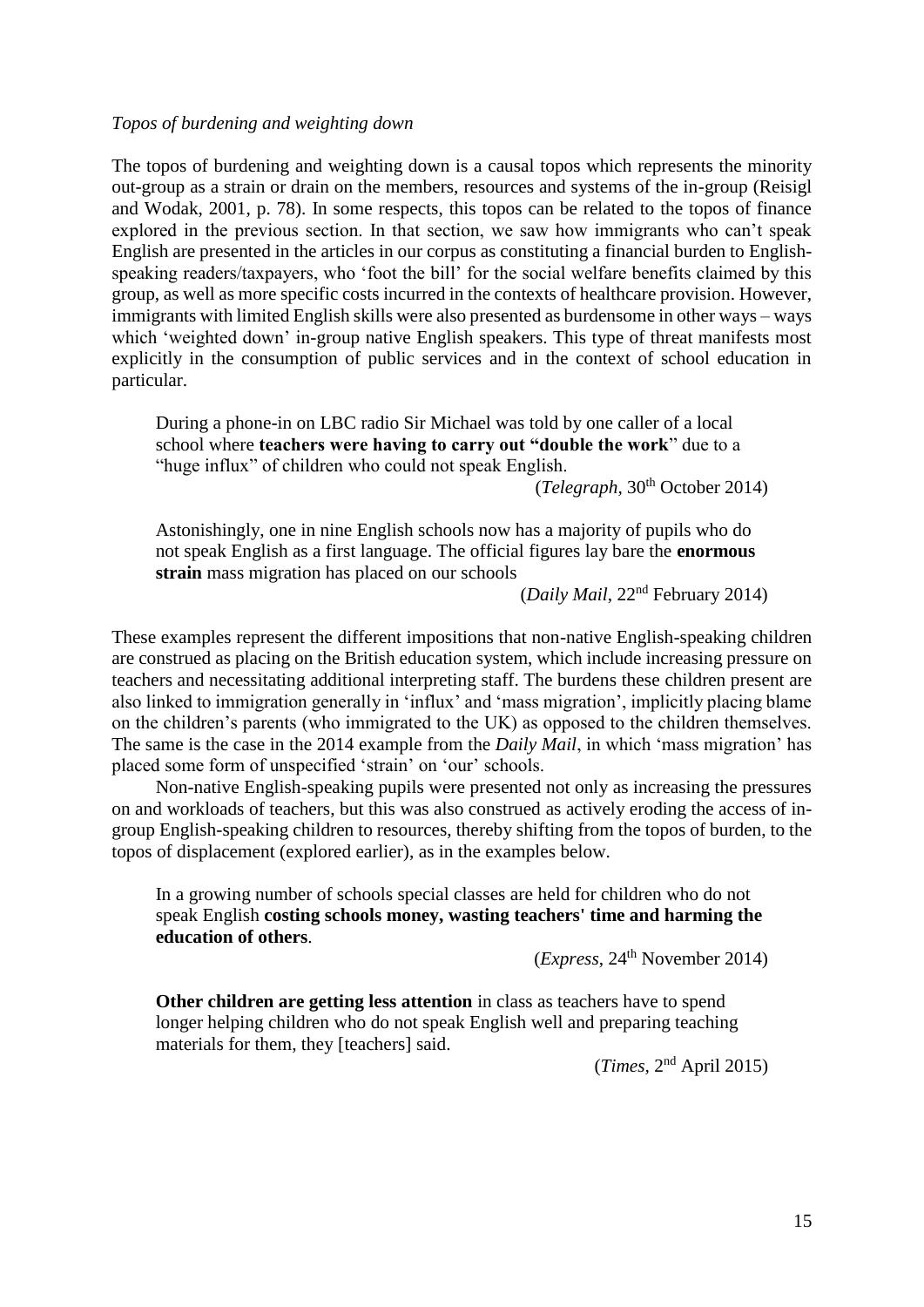Millions being spent in bid to provide support for eastern European pupils. Bilingual staff and textbooks in other languages among services provided. **British children turned away by schools** where more than 25 per cent of pupils do not speak English.

# (*Daily Mail*, 23rd May 2016)

In the first two examples, the extra attention that non-native English-speaking children are afforded by teachers because of their limited English skills is represented as actively detracting from the attention that is given to 'other' (i.e. native English-speaking) children, essentially hampering their education. In other words, the resources at stake are teachers' attention and, ultimately, a high-quality education, and the in-group's access to these resources is being encroached upon by the out-group, to the extent that the in-group are now disadvantaged. This corresponds with Shuck's (2006, p. 269) notion of the language of 'special treatment', whereby 'members of the dominant group are excluded and members of the underrepresented groups are given undue advantage'. Shuck argues further that this kind of rhetoric is 'projected onto a model of education as competition, which tends to construct the majority – the invisibly privileged – as an oppressed group' (Shuck, 2006, p. 270). In the third example, this opposition is made more explicit through the direct contrasting of (mainly Eastern European) pupils who do not speak English against 'British children' in the competition for school places – the implication being that the allocation of school places to non-British pupils is in some way unjust, or that those children are undeserving of such places. Such anti-foreigner sentiment only makes sense in a discriminatory framework in which access to resources should be restricted on the basis of people's nationality and, in this case, their native language.

Fears that children with English as an additional language will ascend to privileged status at the expense of native English-speaking children are likely to be further compounded by articles reporting that children with English as an additional language academically outperform native English-speaking children:

An educational landmark has just been passed that has rather striking implications for our school system. Over the weekend, reports confirmed that pupils who speak English as an additional language (EAL) - that is, not their first - **are now outperforming their native, English-speaking counterparts** for the first time.  $(independent.co.uk, 6<sup>th</sup> March 2012)$ 

Children who speak English as a second language are more likely to excel at primary school, official figures show, as they reveal that **white pupils are falling behind**. Figures released today by the Department for Education (DfE) reveal that non-native speaking children **perform better than their English speaking counterparts** at grammar, punctuation and spelling as well as mathematics. (*telegraph.co.uk*, 15th December 2016)

Pupils who speak English as a second language are **outperforming native speakers in core GCSE subjects** as white British students fall behind 10 other ethnic groups, new research showed. **White British pupils are lagging behind** because other ethnic groups are receiving more help from their families. (*Telegraph,* 4 th April 2016)

As well as contradicting the notion that pupils are a burden on the school system, such reports are likely to be surprising for readers given the media and political backdrop in the UK, which typically propagates the normative view that languages other than English are associated with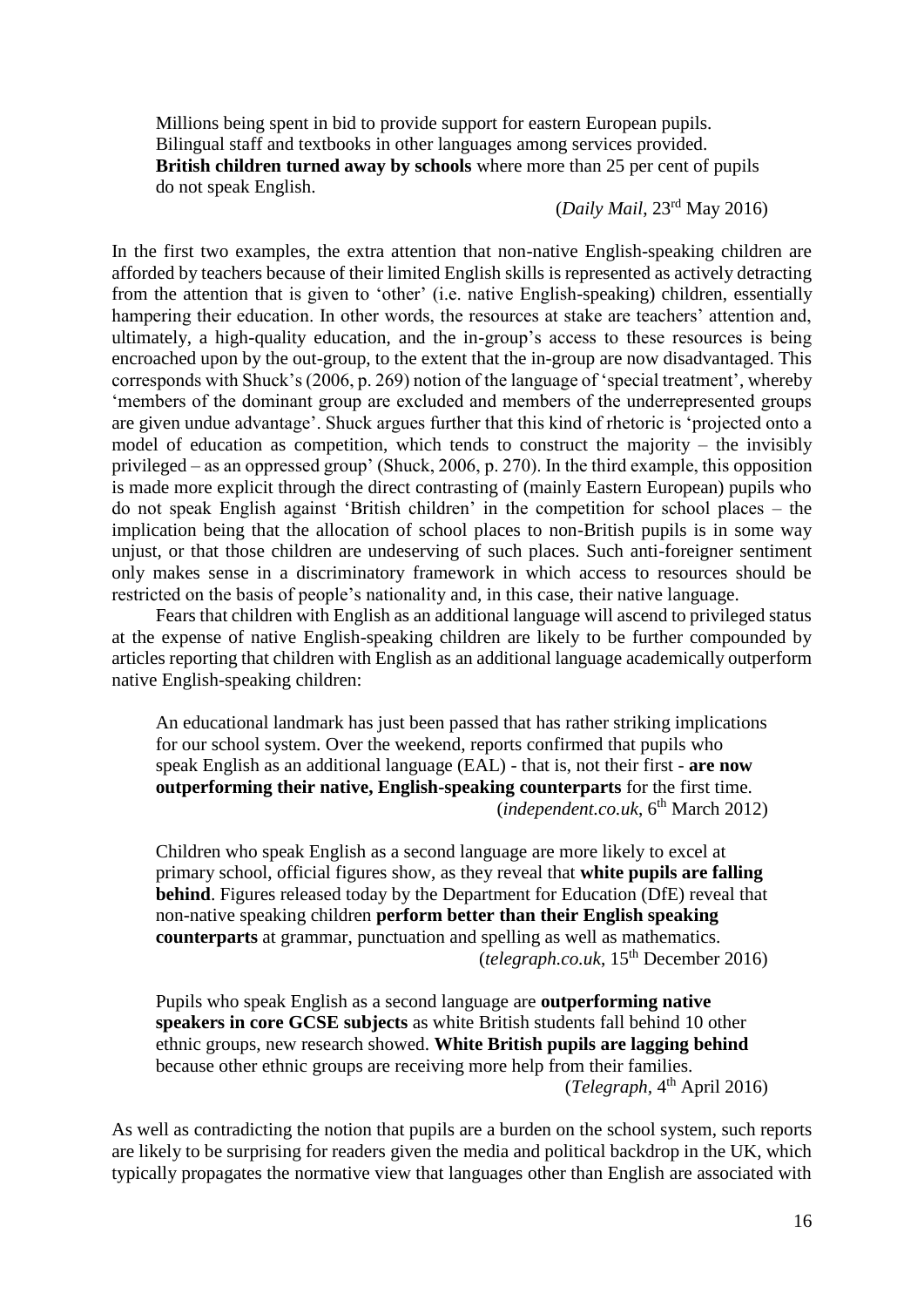academic *under*achievement (Blackledge, 2005, p. 226). This apparent over-performance may therefore be perceived as problematic or as threatening towards the in-group for a range of reasons, but primarily that better academic performance may lead to improved future prospects in terms of access to careers, resources and better living standards. In other words, if immigrant children achieve highly, this increases the likelihood of the out-group displacing the in-group over time. One might expect that having non-native English-speaking children working in good jobs is presumably more desirable for the in-group than having them rely on tax-payer funded state benefits (as per the topos of finance). However, this seems to be on the proviso that this achievement is not at the expense of native English-speaking, British children.

Another feature of both of the *Telegraph* examples above is an explicit conflation of native language and race, with children who speak English as a second or additional language being contrasted to 'white' children. Again, this discourse of competitiveness in school education is racialised, and discussions about language become discussions about race. Such representation serves to sow divisions between the in-group and the out-group, not just on the basis of native language, but also race and nationality. Children from each group are represented as different, separate and in competition with one another in terms of educational access and attainment.

The strong performance of non-native English-speaking children is framed as a loss of 'assets' rather than a gain for the country. Therefore, pupils with English as a second or additional language are discursively forced into a 'no-win' situation. Poorly-performing children are constructed as burdensome to the education system, to the detriment of native English-speaking (white) pupils. However, if they perform well, they are represented as threats, not only to the British (and white) children of the in-group, but also to the UK as a country, by securing the best jobs and living conditions and fundamentally challenging and potentially displacing the ideal and cultural norms of the linguistically (and racially) homogenous nationstate.

#### *Topos of danger or threat*

So far, our analysis has shown how the right-leaning press represent immigrants who can't speak English as broadly constituting a threat towards native English-speakers and UK society as a whole through topoi of displacement, finance and burdening and weighting down. In this part of this analysis, we consider how immigrants with limited English skills could also be represented as constituting a quite literal threat, even danger, to the majority native Englishspeaking in-group. As Blackledge (2005, p. 68) puts it, the topos of danger or threat argues that if an action bears dangerous or threatening consequences, 'it should not be performed; or, put another way, if there are specific dangers or threats, something should be done to prevent [them].' We observed this topos in articles which reported that some health professionals working in the UK are not able to speak English (well), for example:

# ALARMINGLY, **thousands of doctors** cannot speak English properly (*Express*, 22nd March 2011)

Doctors fears: PATIENTS could be at risk after health chiefs admitted **some doctors** can't speak English.

(*Daily Star*, 22nd March 2011)

Earlier, we observed the use of aggregation across articles in our data when discussing how many people living in the UK can't speak English. A similar kind of aggregation can be observed in the extracts above. However, these and other articles in our corpus also exhibit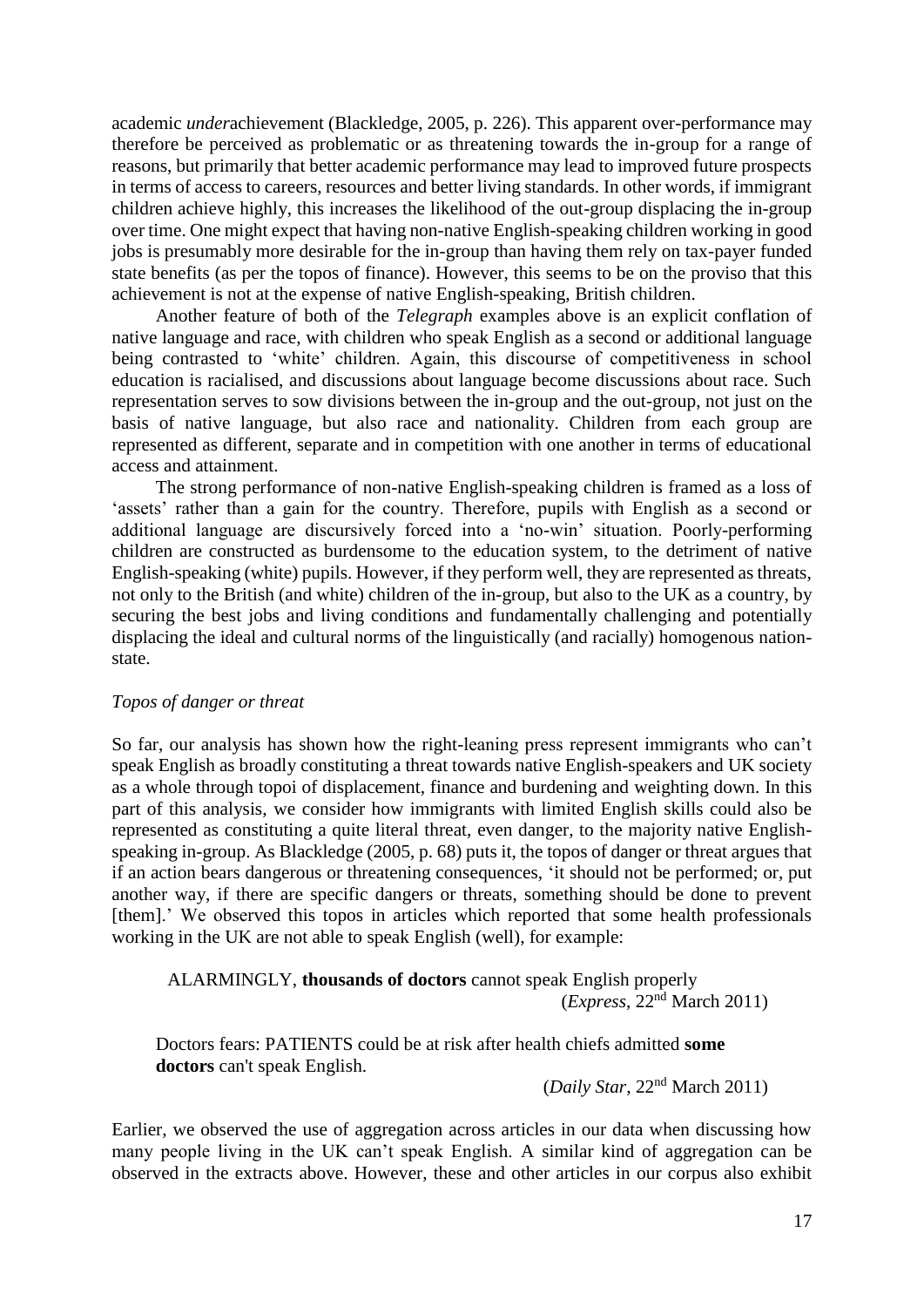imprecision pertaining to exactly how many health professionals can't speak English (quantified above as *thousands* and *some*). This kind of vague quantification was only observable in relation to doctors and not the other groups (schoolchildren and immigrants more generally). The term 'thousands' in the example from the *Express*, though vague, nevertheless quantifies the number of doctors who purportedly don't speak English in a sufficiently large amount so as to give the impression that the 'problem' they cause is widespread and should be a reason for concern (an interpretation further guided by the capitalised adverb 'ALARMINGLY' situated at the start of the clause). Vaguer still, the *Daily Star* quantifies 'some' doctors as not being able to speak English, which causes 'fears' and puts patients 'at risk'. We argue that this imprecise quantifying rhetoric is likely to induce in some readers a sense of panic, not just because there are purportedly 'thousands' of doctors who cannot speak English, but, perhaps more 'ALARMINGLY', because nobody quite knows how many doctors can't speak English (and by extension, which ones). In turn, this might give those readers the impression that the health authorities (to whom they entrust their health and lives) are not sufficiently monitoring or scrutinising the recruitment of healthcare professionals. However, in terms of specific cases, there is only one story published within the duration of our corpus which reports such an incident: the case of Dr. Daniel Urbani, a German doctor who caused the death of a patient by administering the wrong medication (and even in this case, it is not clear that Urbani's English skills were the cause of this mistake; see Baker & McEnery, 2014).

# *Topos of culture*

Immigrants who can't speak English are also represented as having a disruptive impact on the communities and societies in which they live. Such representations are accomplished through what Reisigl and Wodak (2001, p. 80) describe as the topos of culture, wherein the rise in nonnative speakers of English is framed as a threat to social cohesion in, and the cultural values of, the UK. We interpreted this topos to manifest textually in a number of different ways, with immigrants with limited English skills frequently described as separating themselves from the rest of society, for example as: 'living separately', 'living in segregated communities', 'failing to assimilate into British society', 'trapped in their homes' (particularly Muslim women), 'not full members of society', 'not contributing to society' and 'not respecting our way of life'. At other points, immigrants who can't speak English are represented as having an active but negative influence on society; described variously as: 'changing communities', 'driving a wedge through communities', causing communities to 'break down' and 'ripp[ing] communities apart'. To offer an extended example, in the extract below taken from a 2013 article published by the *Express*, then-Secretary of State for Communities and Local Government, Eric Pickles, is quoted linking immigrants' not speaking English to the breakdown of communities.

IMMIGRANTS must learn to speak English properly **to stop communities breaking down**, a Cabinet Minister said vesterday. Westminster Communities Secretary Eric Pickles warned that **newcomers with "broken English" could not play a full role in society**. And he renewed his attack on councils for wasting millions per year on translation services for migrants. "**A community of broken English is no community at all**. That's why we are taking action," Mr Pickles said in a newspaper article yesterday.

(*Express*, 15th November 2013)

In this example, Pickles goes so far as to forge a discursive link between fluent language skills and the very notion of community itself when he states that 'A community of broken English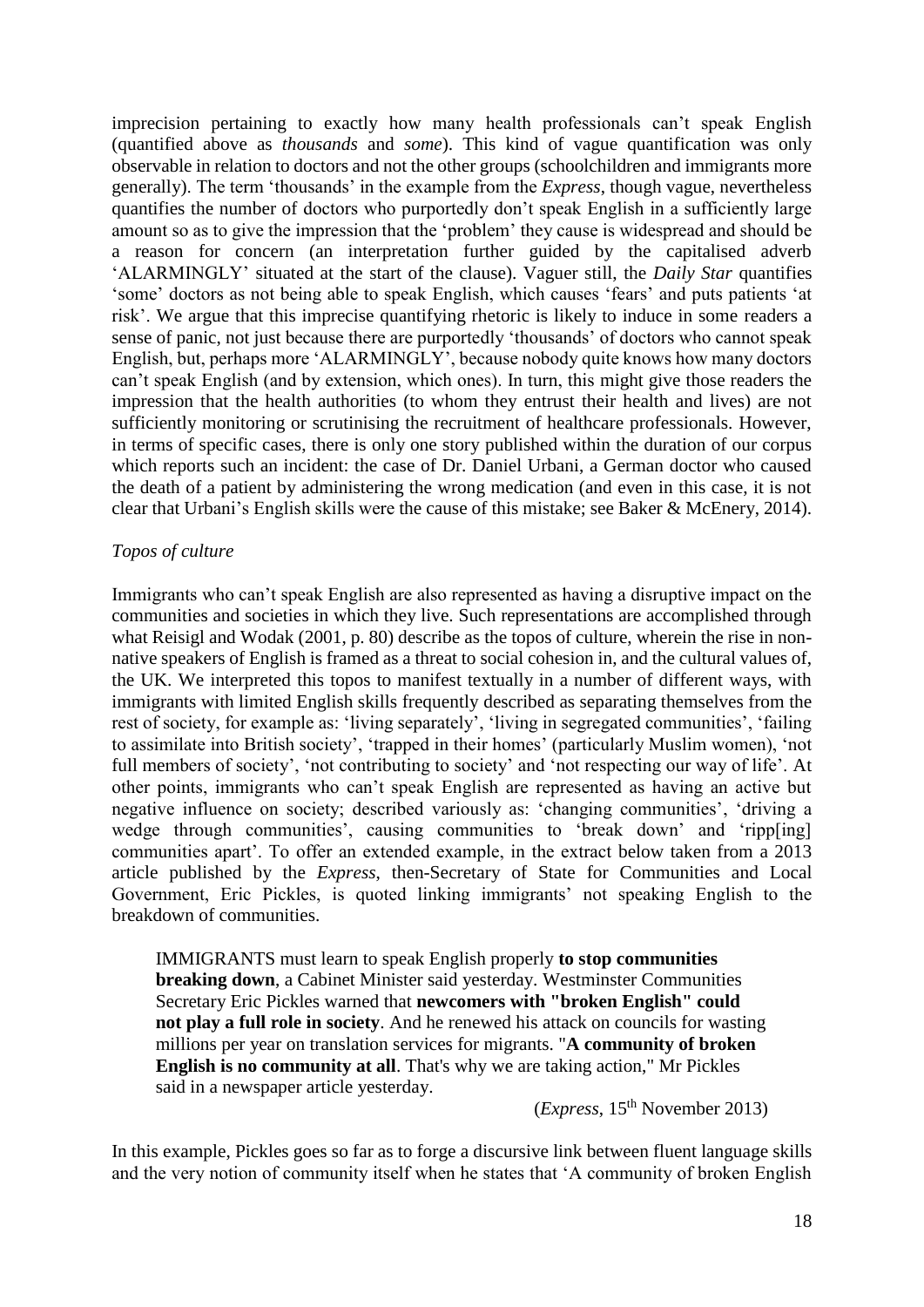is no community at all'. There is an implicitly responsibilising logic at work here. If limited English skills do indeed threaten social cohesion, as these articles suggest, then readers are left in little doubt that this is the fault of the immigrants themselves, who are consistently pitched in socially and grammatically agentive terms – i.e. they are the ones who 'change', 'drive wedges between' and 'rip apart' communities. There is no suggestion in these articles that any of the responsibility for the purported lack of social cohesion should be placed with the other members of those communities. We will return to this point in more detail when considering the topos of responsibility in the final section of the analysis.

## *Topos of advantage/usefulness*

The topos of advantage/usefulness argues that if an action is considered useful, then it should be done. So far, our analysis has revealed some of the topoi on which the right-leaning press draws in order to present some immigrants' purported inability to speak English (well) as threatening (in a number of respects) towards native-English speakers and UK society as a whole. However, in invoking the topos of advantage/usefuleness, the merits of immigrants learning to speak English are framed as advantageous for those minority immigrant groups, rather than the native English-speaking majority. Consistent with the topos of culture examined in the previous section, the benefits of learning English tended to be framed in terms of helping immigrants to better integrate within UK society. To offer a representative example, in this extract from the *Daily Mail*, a Government-ordered review is reported as advising ministers to 'force' immigrants to speak English in order to 'help them integrate':

#### '**Immigrants should be forced to speak English to help them integrate**,

government-ordered review set to advise ministers'

(*Daily Mail*, 2nd December 2016)

However, as Blackledge (2005, p. 68) demonstrates, although the topos of advantage/usefulness argues ostensibly for the benefit of the minority group, in the context of debates about multilingualism it can often be used to present a more illiberal agenda. It is difficult to make strong assertions about the attitudes and intentions of those who wrote and edited the articles in our corpus when we only have access to the articles themselves. However, the topoi identified elsewhere in our corpus, and which are collectively more pervasive than the topos of advantage/usefulness, suggest that it is the interests of the native English-speaking in-group (likely the perceived readership(s)) which underpin the agendas of the articles in our data. Indeed, there are some discursive clues as to this in the *Daily Mail* extract above. We might question the extent to which the Othering use of the pronoun *them* (i.e. us vs. them) reflects a truly integrative agenda. Moreover, the very notion of 'forcing' immigrants to speak English and not enjoining native speakers of English to learn other languages adopts something of a one-sided perspective on integration – that it is in the interests of immigrants that integration is successful and therefore that it is them (and not other members of the community) who should be responsible for ensuring social cohesion. This agenda thus seems to be one that is less concerned with the idea of integration but has more to do with maintaining the dominance of the English language and those who speak it fluently (natively) within UK society. Building on the idea of 'forcing' immigrants to learn to speak English, the next and final section of our analysis explores the topos of responsibility.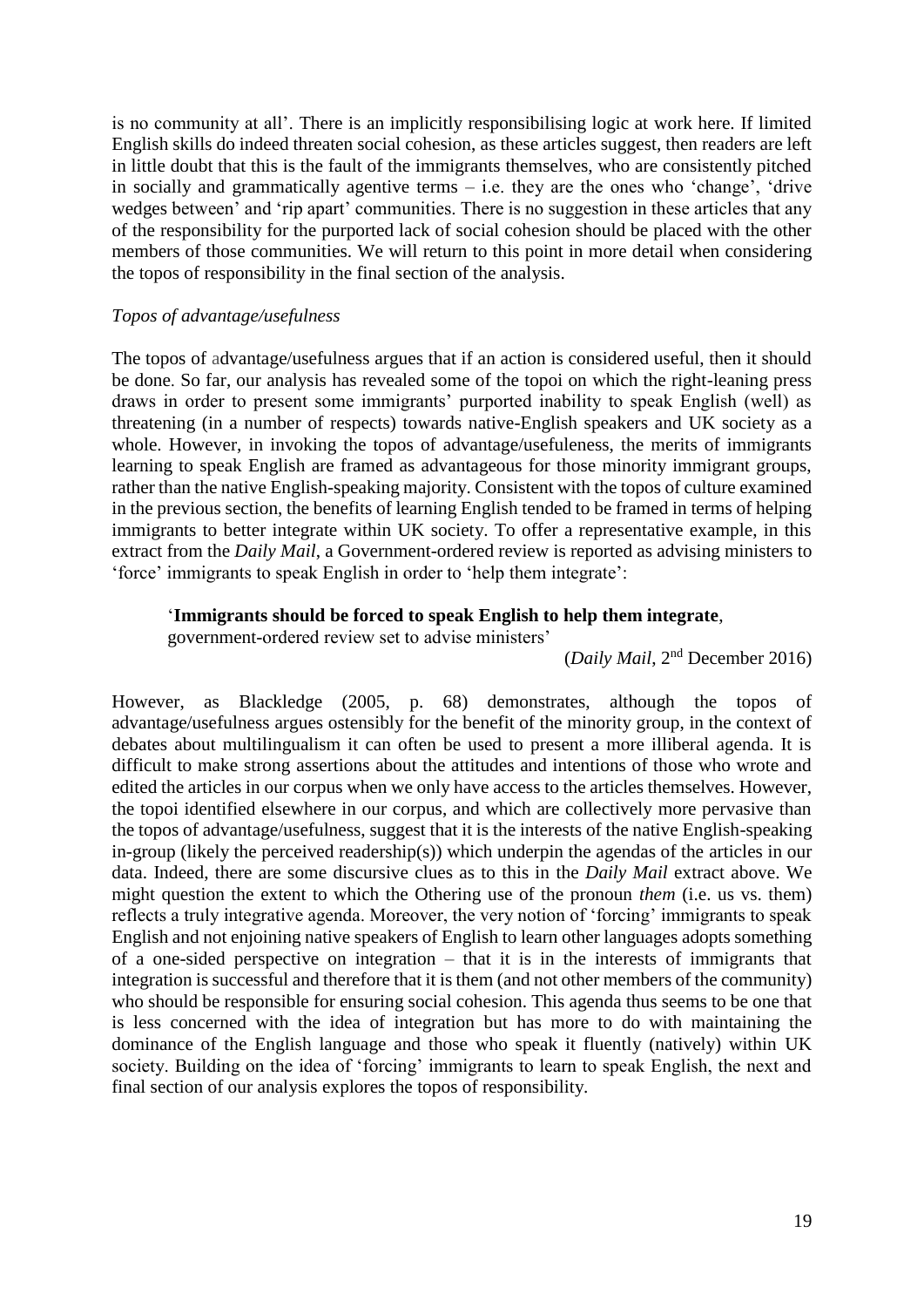#### *Topos of responsibility*

The topos of responsibility argues that because a group or person is responsible for the way things are, that group or person should act to put things right (Blackledge, 2005, p. 72). Throughout the articles in our corpus, it is immigrants who are framed as being responsible for their (in)ability to speak English and thus, by extension, for the social and economic consequences that brings, as in the example below.

Last night Tory MP Nick de Bois said: "Councils have no legal obligation to provide translation services. They're currently having to make difficult funding decisions and funding excessive translation should not be a priority. The bill for interpreting and translating and telephone assisstance was £43.5million. "Those needing translation, in many cases, have lived in this country for many years and therefore **have a responsibility to learn English**."

(*Express*, 3rd May 2013)

A consequence of foregrounding immigrants' responsibility for learning to speak English is that the roles and responsibilities of others in this process are backgrounded. In particular, there is no explicit acknowledgement in any of the articles across our corpus of the role either of other members of communities to learn other languages or of the government to provide support for immigrants to help them to learn to speak English and, by extension, to integrate more smoothly into society. In fact, in the above extract, Conservative MP Nick de Bois is quoted as arguing quite the opposite – that against a backdrop of 'difficult funding decisions', funding 'excessive translation should not be a priority'. Yet, these factors are important to bear in mind in the context of debates about multilingualism and immigration in the UK, not least because the UK has what Hunston (2017) rightly describes as 'possibly the worst record in the world for learning languages' (see also: Guardian, 2014), but also because the Government has imposed funding cuts which have resulted in reduced access to English language lessons for UK residents whose first language is not English (TES, 2017).

We also observed the topos of responsibility in relation to the parents of immigrant children. Earlier in our analysis, we saw how the right-leaning press regards the commitment of resources to helping children of immigrants to learn English as constituting a burden. Consistent with this view, at other points in the corpus, the responsibility for immigrant children learning to speak English is placed squarely at the feet of their parents:

**The responsibility lies with the parents**. If they don't work to make sure their children speak English at home, integration is impossible. It is not unreasonable to expect incomers to learn the language of their new country. Indeed, not to do so is unreasonable.

 $(Sunday Express, 24<sup>th</sup> July 2011)$ 

Listen and learn: **parents need to be able to speak English to help their children to make progress at school**.

(*Telegraph*, 28th July 2011)

These examples were chosen because they broadly represent the arguments put forward in the articles in our corpus for why immigrants should be responsible for teaching their children to speak English: (i.) to help them to better integrate into UK society (see example from the *Sunday Express*) and (ii.) to help their children to make progress at school (see example from the *Telegraph*). We have already explored both arguments in previous sections of the analysis.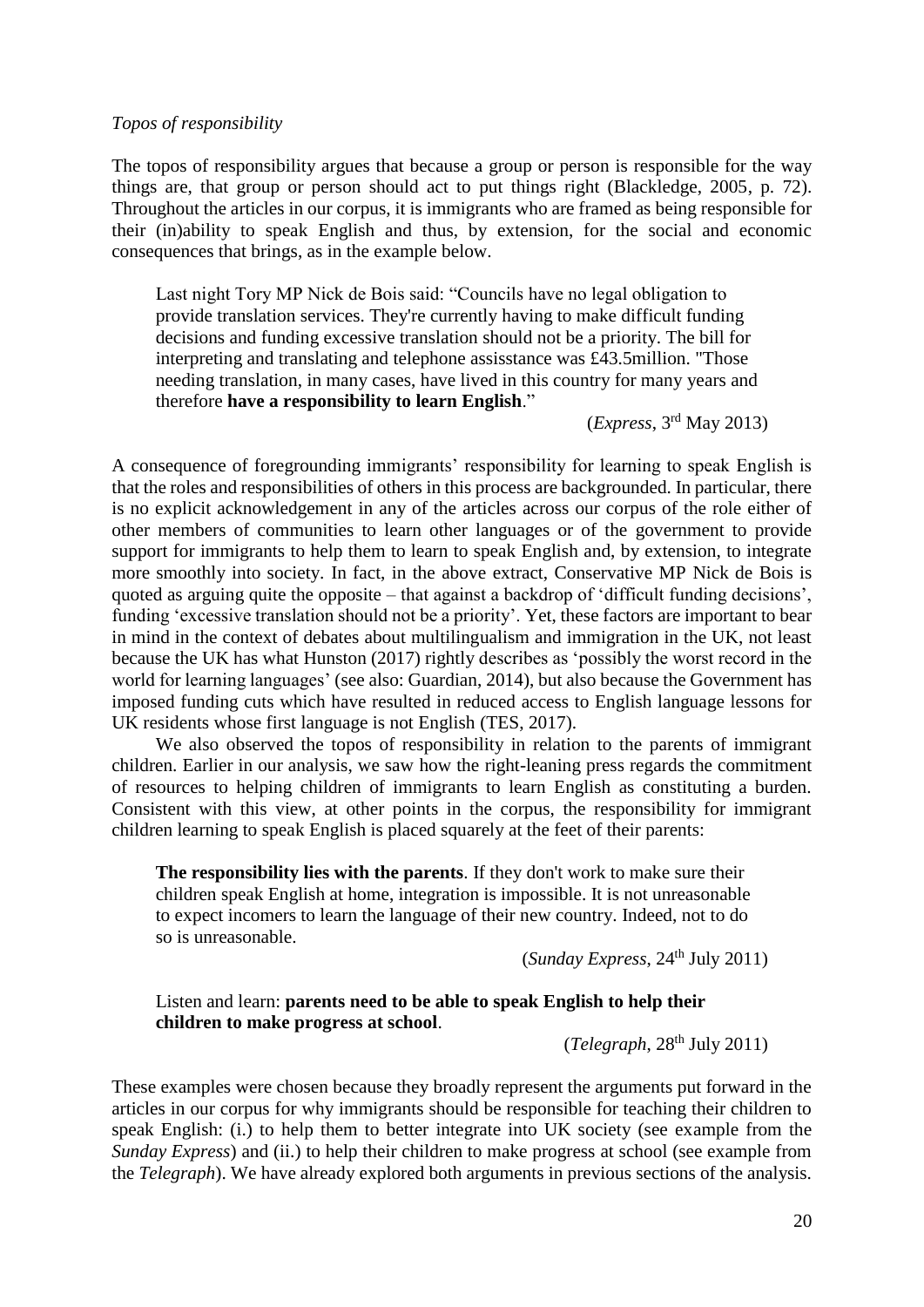However, it is worth pointing out that this type of responsibilising topos is likely to place immigrant parents into something of a double-bind. If they do not teach their children to speak English well, they can be blamed for their children's failure to integrate into society, as well as for holding other, native English-speaking children back at school (since those children then require more attention from teachers). Yet, as we saw in the section on burdening and weighting down, if they *do* teach their children to speak English so that they perform well at school, this is likely to evoke the response – from sections of the right-leaning press at least – that those children were taking employment opportunities from other, native English-speaking children in the future.

#### **Concluding discussion**

In the years following the 2011 Census, right-leaning press debates about people who can't speak English have focussed on immigrants, with particular attention paid to public service contexts of education (as schoolchildren) and health (as patients and health professionals). Our qualitative analysis uncovered the use of seven interconnecting topoi in the representation of these groups: (i.) displacement, (ii.) finance, (iii.) burdening and weighting down, (iv.) danger or threat, (v.) culture, (vi.) advantage/usefulness and (vii.) responsibility. Collectively, these topoi can be interpreted as weaving an over-arching media narrative which problematises and Others non-native speakers of English living in the UK. We argue that this narrative is likely to invoke or intensify in some native English-speaking readers a kind of linguistic xenophobia – a sense of anxiousness about people living in the UK whose first language isn't English, suspicion about their willingness to integrate into society, and fear that linguistic diversity will bring about negative consequences for them, their families and UK society as a whole. In light of this, we follow Blackledge and Pavlenko (2001, p. 243) in maintaining that such persistently negative representations of people on the grounds of their (perceived) English language competence is likely to be sufficient to legitimise the social exclusion and active discrimination of those who are perceived to be unable or unwilling to fit the linguistic 'norm'.

We have argued that the focus on immigrants not speaking English in public services contexts is likely to create a sense in which readers feel personally impacted by immigrants' purported linguistic deficiencies, both as users of those services themselves and as taxpayers who ultimately 'foot the bill' when it comes to increased staffing costs and translation bills. At the same time, this focus on public services contexts can also be interpreted as speaking directly to, and perhaps even contributing towards, public concerns surrounding immigration, education and health, all of which featured amongst the top voter concerns in the run up to both the 2015 UK General Election and the 2016 EU referendum (Jordan, 2015). It is difficult within the scope of a study such as this to hypothesise as to the influence that any section of the media (or its readership) has on events taking place in the world, including the outcomes of political elections and referenda. However, it seems likely that the discriminatory press discourses that we have identified will have shaped many voters' opinions leading up to the point at which they entered the voting booth on these occasions.

Another consequence of the topoi identified across our corpus is that immigrants are responsibilised in regard to ensuring their and their children's English language competence and integration into UK society. A corollary of this responsibilisation, we observed from our data, is that immigrants are then accordingly blamed for having limited English skills, as well as for the economic, social, cultural and even health-related problems this is purported to bring about. As well as overlooking the difficulties that immigrants face in learning a new language and when attempting to integrate into unfamiliar communities, in order to situate any blame firmly at the feet of the immigrants, the topoi we have identified also serve to obscure the role (and any failings) of the Government when it comes to helping immigrants to learn English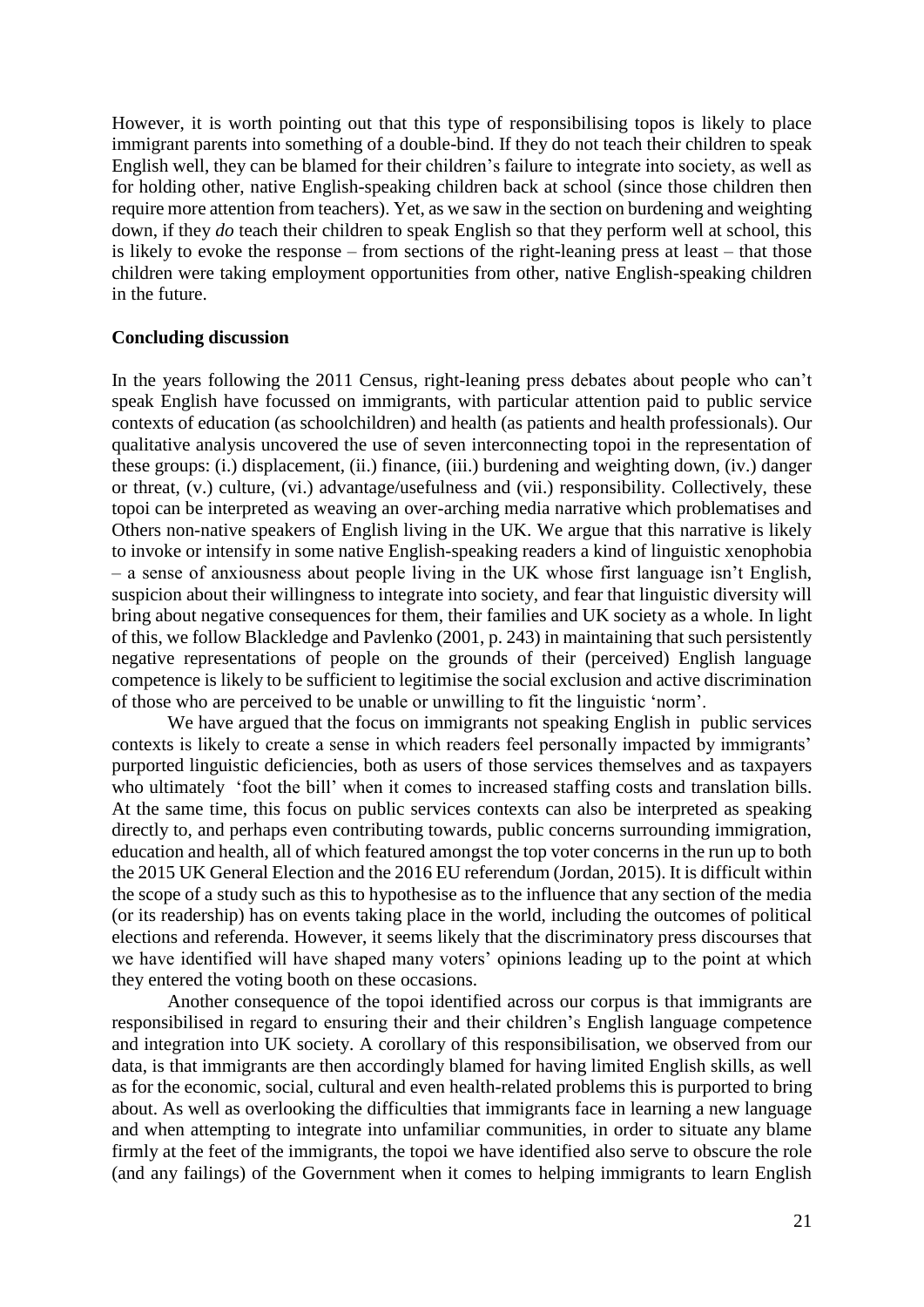and assimilate into society, as well as the role of existing members of local communities to help newcomers to assimilate. Thus, although we would not argue that it is not beneficial for any person to attain a certain level of competence in the language that is spoken most widely in the place where they live, we do take issue with the discrimination against people on the grounds of their linguistic competence and their perceived unwillingness to learn a language, particularly when this discrimination is enabled by the active stripping of important contextual factors which serve to constrain immigrants' abilities to learn English, including cuts in Government funding of English language classes.

As we discussed earlier, topoi are argumentation strategies or structures which postulate that if *x* is the case then *y* should/should not be done. In some cases, the solutions to the problems the topoi posed were stated explicitly within the bodies of the newspaper articles themselves, for instance calls for reductions in funding for translation services and for access to public services to be restricted for immigrants who can't speak English. However, solutions to the problems that topoi frame need not be explicitly stated as part of the discursive instantiations of the topoi themselves, but can instead be implied, or arise implicitly through some shared knowledge or common-sense agreement between members of a discourse community (i.e. newspapers and their target readerships). Although they did not feature as part of our analysis, many of the "below-the-line" comments posted online by readers in response to some of the articles in our data offered 'solutions' to the problems set up by the topoi in the bodies of the articles in the form of implorations – presumably to other readers – to vote at the 2015 General Election and the 2016 EU referendum in ways that would support an antiimmigration agenda (e.g. comments like 'vote leave!' and 'vote UKIP!'). Future research should study such below-the-line comments as sites where readers can engage with, support and challenge the media representations they encounter and, in some cases, as we have observed, offer explicit "solutions" to the problems that articles frame. Another way in which future research could build on this study would be to compare right-leaning newspaper data against articles published by left-leaning media outlets. Although previous research has gestured towards the adoption of similar strategies of immigrant and ethnic minority representations across the political spectrum (Baker et al., 2013), it is also possible that leftleaning newspapers might offer counter arguments to the types of topoi we have identified here.

## **Notes**

- 1. Sunday editions and sister publications are subsumed under the main newspaper name, for example Times also covers the Sunday Times. For most newspapers, the counts include articles published in print and online editions, for instance the category Daily Mail includes articles from the printed version of the newspaper as well as the website dailymail.co.uk. The exceptions to this are the Sun and the Times, for which paywalls preclude the inclusion of online articles in LexisNexis results.
- 2. This skew also partly results from the fact that *LexisNexis* only stores articles which originally appeared in the print version of the tabloid paper, *The Sun*, and not those which appeared on its website.

#### **Acknowledgements**

We would like to thank the three anonymous reviewers of this paper for their detailed and constructive comments.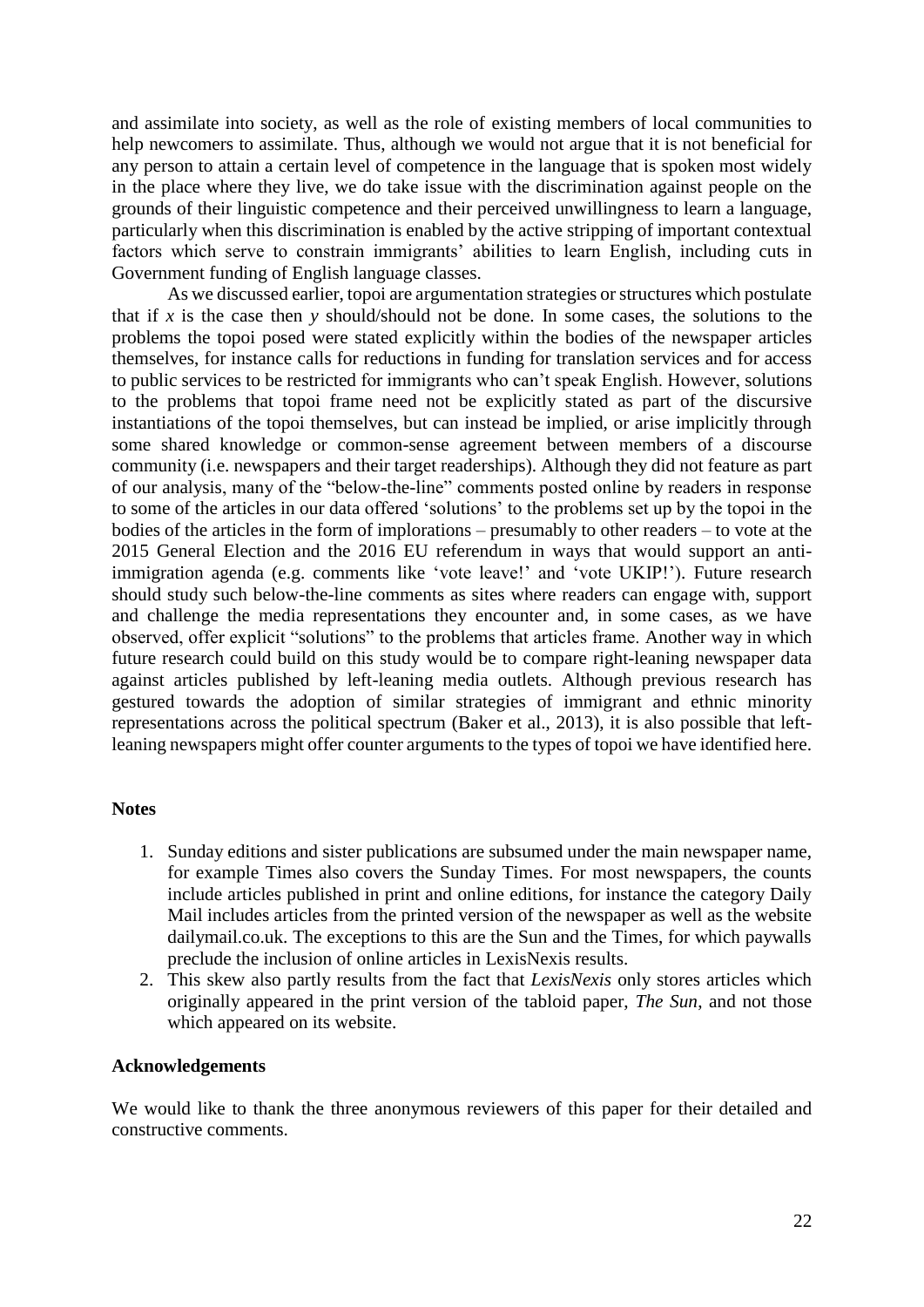## **Disclosure statement**

No potential conflict of interest was reported by the authors.

## **Notes on contributors**

*David Wright* is a Lecturer in Linguistics in the School of Arts and Humanities, Nottingham Trent University, UK. His research interests include forensic linguistics, language in legal and evidential contexts, and discourses of abuse, discrimination and harassment. Mary Ann Evans Building, Clifton Campus, Nottingham Trent University, Nottingham NG11 8NS, UK.

*Gavin Brookes* is a Senior Research Associate in the ESRC Centre for Corpus Approaches to Social Science in the Department of Linguistics and English Language, Lancaster University, UK. His research interests include corpus linguistics, (critical) discourse studies and multimodality. FASS Building, Lancaster University, Lancaster LA1 4YD, UK.

## **References**

- Anderson, B. (2006). *Imagined Communities: reflections on the origin and spread of nationalism*. London: Verso.
- Baker, P. (2006). *Using Corpora in Discourse Analysis*. London: Continuum.
- Baker, P., Gabrielatos, C., KhosraviNik, M., Krzyżanowski, M., McEnery, T., & Wodak R. (2008). A useful methodological synergy? Combining critical discourse analysis and corpus linguistics to examine discourses of refugees and asylum seekers in the UK press. *Discourse & Society*, *19*(3), 273–306.
- Baker, P. Gabrielatos, C., & McEnery, T. (2013). *Discourse Analysis and Media Attitudes: The Representation of Islam in the British Press*. Cambridge: Cambridge University Press.
- Baker, P., & McEnery, T. (2014). Find the doctors of death: press representation of foreign doctors working in the NHS, a corpus based approach. In A. Jaworski & N. Coupland (Eds.), *The Discourse Reader* (3rd edition) (pp. 465-480). London: Routledge.
- Barbour, S. (2000). Nationalism, language, Europe. In S. Barbour & C. Carmichael (Eds.) *Language and Nationalism in Europe* (p. 1–17). Cambridge: Cambridge University Press.
- BBC (2013). 138,000 speak no English Census. 30 January 2013. [online]. Available at: [http://www.bbc.co.uk/news/uk-21259401. Accessed 15 August 2017.](http://www.bbc.co.uk/news/uk-21259401.%20Accessed%2015%20August%202017)
- Bednarek, M. (2016). Voices and values in the news: News media talk, news values and attribution. *Discourse, Context & Media*, *11*, 27–37.
- Bernard, R. (2009). The integration agenda in British migration law. In E. Guild, K. Groenendijk & S. Carrera (Eds.), Illiberal Liberal States: Immigration, Citizenship and Integration in the EU (pp. 277-298). London: Routledge.
- Billig, M. (1995). *Banal Nationalism*. London: Sage.
- Blackledge, A. (2002). The discursive construction of national identity in multilingual Britain. *Journal of Language, Identity and Education*, *1*(1), 67–87.
- Blackledge, A. (2005). *Discourse and power in a multilingual world*. Amsterdam: John Benjamins.
- Blackledge, A. (2009). Inventing English as convenient fiction: Language testing regimes in the United Kingdom. In G. Extra, M. Spotti & Van Avermaet P (Eds.), *Language*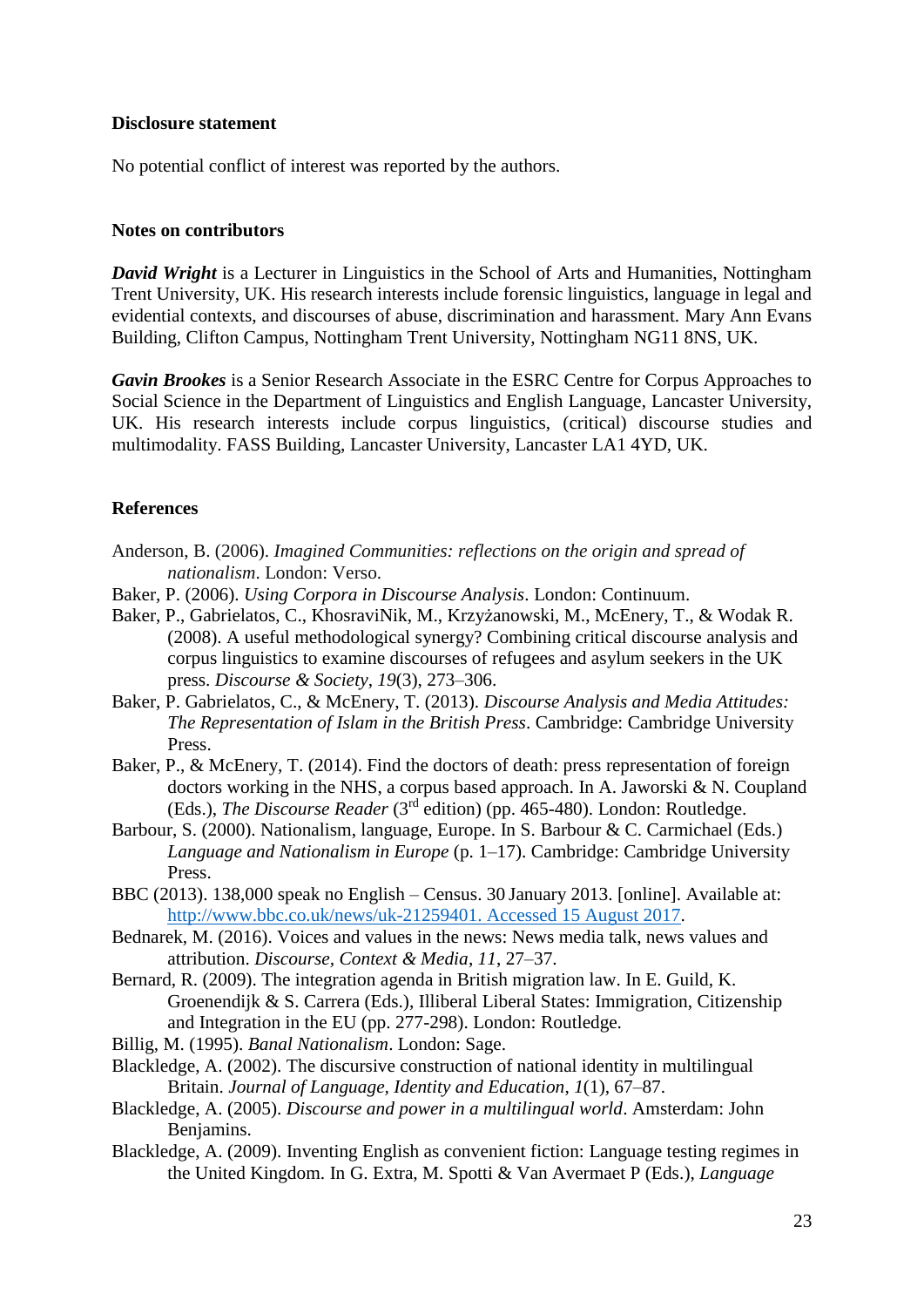*Testing, Migration and Citizenship: Cross-National Perspectives* (pp. 65–85). London: Continuum.

- Blackledge, A., & Pavlenko, A. (2001). Negotiation of identities in multilingual contexts. *International Journal of Bilingualism*, *5*(3), 2432–2459.
- Blommaert J., & Verschueren J. (1998) The role of language in European nationalist ideologies. In: Schieffelin BB, Woolard K and Kroskrity P (eds) *Language ideologies: Practice and theory*. Oxford: Oxford University Press, pp. 189–210.
- Bourdieu, P. (1991). *Language and symbolic power*. Cambridge: Polity Press.
- Bourdieu, P. (1998). *On Television and Journalism*. London: Polity Press.
- Fairclough, N. (1995). *Media discourse*. London: Arnold.
- Fowler, R. (1991). *Language in the News. Discourse and Ideology in the Press*. London: Routledge.
- Galtung, J. & Ruge, M. (1965). The Structure of Foreign News. The Presentation of the Congo, Cuba and Cyprus Crises in Four Norwegian Newspapers. *Journal of Peace Research*, *2*, 64–91.

Gabrielatos, C. (2007). Selecting query terms to build a specialized corpus from a restrictedaccess database. *ICAME Journal*, *31*, 5–43.

- Guardian (2014). UK students taking languages degrees at record low (Online article). Available here: https://www.theguardian.com/education/2014/apr/10/students-takinglanguages-record-low.
- Hart, C. (2010). *Critical Discourse Analysis and cognitive science: new perspectives on immigration discourse*. Basingstoke: Palgrave Macmillan.
- Hunston, S. (2017). 'Migrants should learn English' A response to the Casey Report (Online article). Available here: https://blog.bham.ac.uk/susanhunston/2017/01/05/migrants-should-learn-englishwho-could-object/.
- Jordon, W. (2015). Health overtakes immigration as an issue for voters. *YouGov, UK*. [online] Available at https://yougov.co.uk/news/2015/04/15/health-tops-immigrationsecond-most-important-issu/.
- Kelly-Holmes, H. and Milani, T. M. (2011). Thematising multilingualism in the media. *Journal of Language and Politics*, *10*(4), 467–489.
- Lippi-Green, R. (2012). *English with an accent: language, ideology and discrimination in the United States*. London: Routledge.
- Louw, B. (1993). Irony in the text or insincerity in the writer? The diagnostic potential of semantic prosodies. In M. Baker, C. Francis & E. Tognini-Bonelli (Eds.), *Text and Technology: In Honour of John Sinclair* (pp. 157–176). Amsterdam: John Benjamins.
- McEnery, T., & Hardie, A. (2012). *Corpus linguistics: method, theory and practice*. Cambridge: Cambridge University Press.
- Milani, T. M. (2007). A language ideology in print: the case of Sweden. In S. Johnson & A. Ensslin (Eds.), *Language in the media: representations, identities, ideologies* (pp. 111–129). London: Continuum.
- Milani, T. M. (2015). Language and citizenship: broadening the agenda. *Journal of Language and Politics*, *14*(3), 319–334.
- ONS (2013). *2011 Census: Quick Statistics for England and Wales, March 2011* [online]. Available at:

https://www.ons.gov.uk/peoplepopulationandcommunity/populationandmigration/pop ulationestimates/bulletins/2011Censusquickstatisticsforenglandandwales/2013-01-30. Accessed 15 August 2017.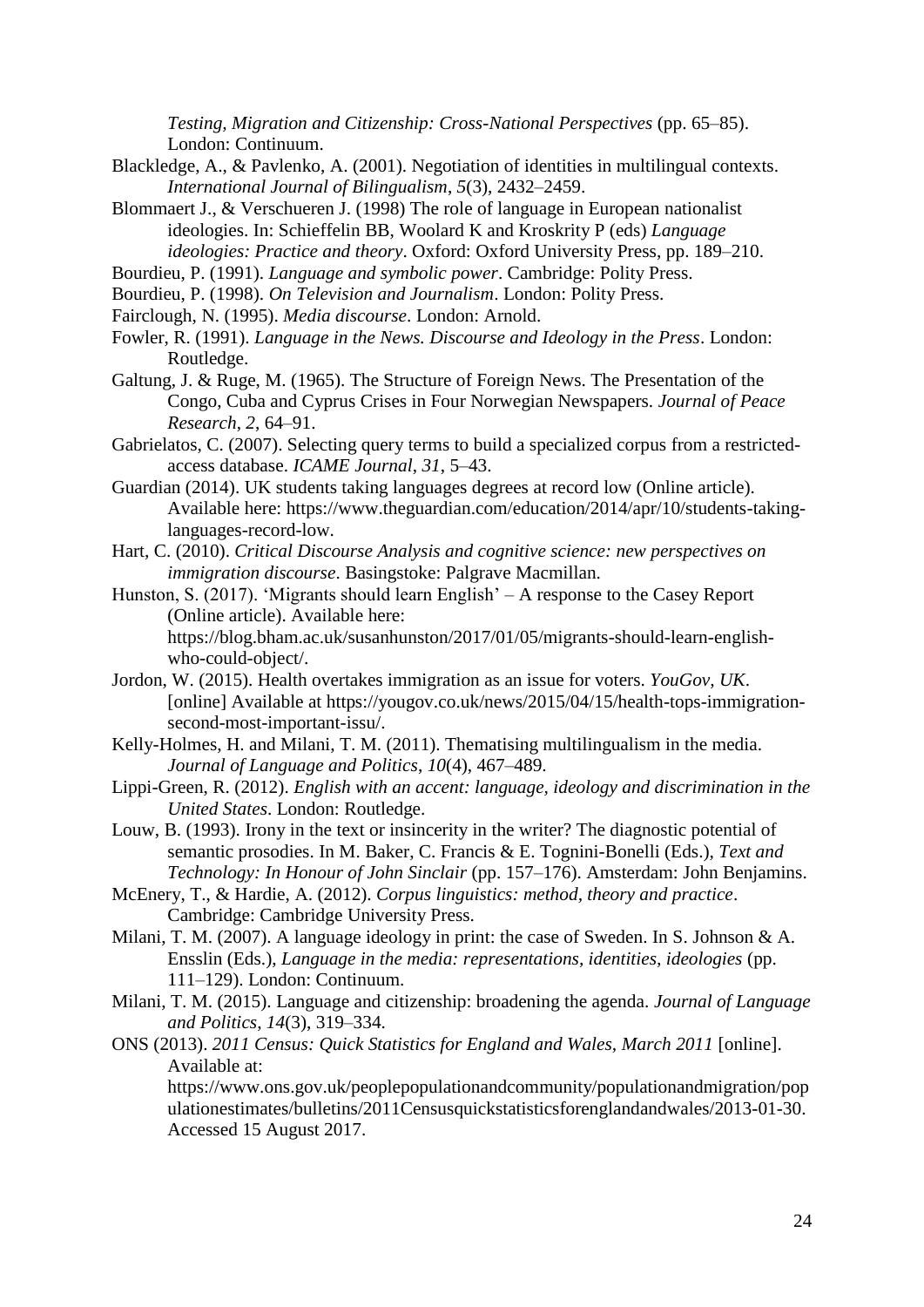ONS (2016). *What is a Census?* [online]. Available at: https://www.ons.gov.uk/Census/2011Census/howourCensusworks/aboutCensuses/wh atisaCensus. Accessed 15 August 2017.

- Paffey, D. J. (2012). *Language ideologies and the globalization of 'standard' Spanish.* London: Bloomsbury.
- Pavlenko, A. and Norton, B. (2007). Imagined communities, identity, and English language teaching. In J. Cummins and C. Davison (Eds.), *International handbook of English language teaching* (pp. 669–680). New York: Springer.
- Piller, I. (2001). Naturalization language testing and its basis in ideologies of national identity and citizenship. *International Journal of Bilingualism*, *5*(3), 259–277.
- Reisigl, M. and Wodak, R. (2000). ''Austria first': A discourse-historical analysis of the Austrian 'Anti-Foreigner Petition' in 1993'. In M. Reisigl and R. Wodak (Eds.), *The Semiotics of Racism* (pp. 269–304). Vienna: Passagenverlag.
- Reisigl, M. and Wodak, R. (2001). *Discourse and discrimination. rhetorics of racism and antisemitism.* London: Routledge.
- Scott, M. (2016). *WordSmith Tools version 7.* Stroud: Lexical Analysis Software.
- Scott, M. (2017). News Downloads and Aboutness. Plenary lecture given at the International Corpus Linguistics Conference, University of Birmingham, Birmingham, UK.
- Sebba, M. (2017). 'English a foreign tongue': The 2011 Census in England and the misunderstanding of multilingualism. *Journal of Language and Politics*, *16*(2), 264– 284.
- Shuck, G. (2006). Racializing the nonnative English speaker. *Journal of Language, Identity & Education*, *5*(4), 259–276.
- Sinclair, J. (2003). *Reading Concordances: An Introduction*. London: Longman.
- Stevenson, P. (2006). ''National' languages in transnational contexts: Language, migration and citizenship in Europe'. In :C. Mar-Molinero & Patrick Stevenson (Eds.), *Language Ideologies, Policies and Practices: Language and the Future of Europe* (pp. 147–161). Basingstoke, Palgrave Macmillan.
- TES (2017). Esol funding falls by £100m (Online article). Available here: https://www.tes.com/news/further-education/breaking-news/esol-funding-fallsps100m.
- van Dijk, T. (1991). *Racism and the Press*. London: Routledge.
- van Dijk, T. (2001). 'Multidisciplinary CDA: A plea for diversity'. In: R. Wodak & M. Meyer (Eds.), *Methods of Critical Discourse Analysis* (pp. 95–120). London: Sage.
- van Dijk, T. (2015). Critical Discourse Analysis. In D. Tannen, H. Hamilton & D. Schiffrin (Eds.), *The Handbook of Discourse Analysis* (2nd edition) (pp. 466–485). London: Wiley.
- van Leeuwen, T. (1996). 'The representation of social actors'. In: C.R. Caldas-Coulthard & M. Coulthard (Eds.), *Text and Practices: Readings in Critical Discourse Analysis* (pp. 32–70). London: Routledge.
- van Leeuwen, T. J. (2008). *Discourse and Practice: New Tools for Critical Discourse Analysis*. Oxford: Oxford University Press.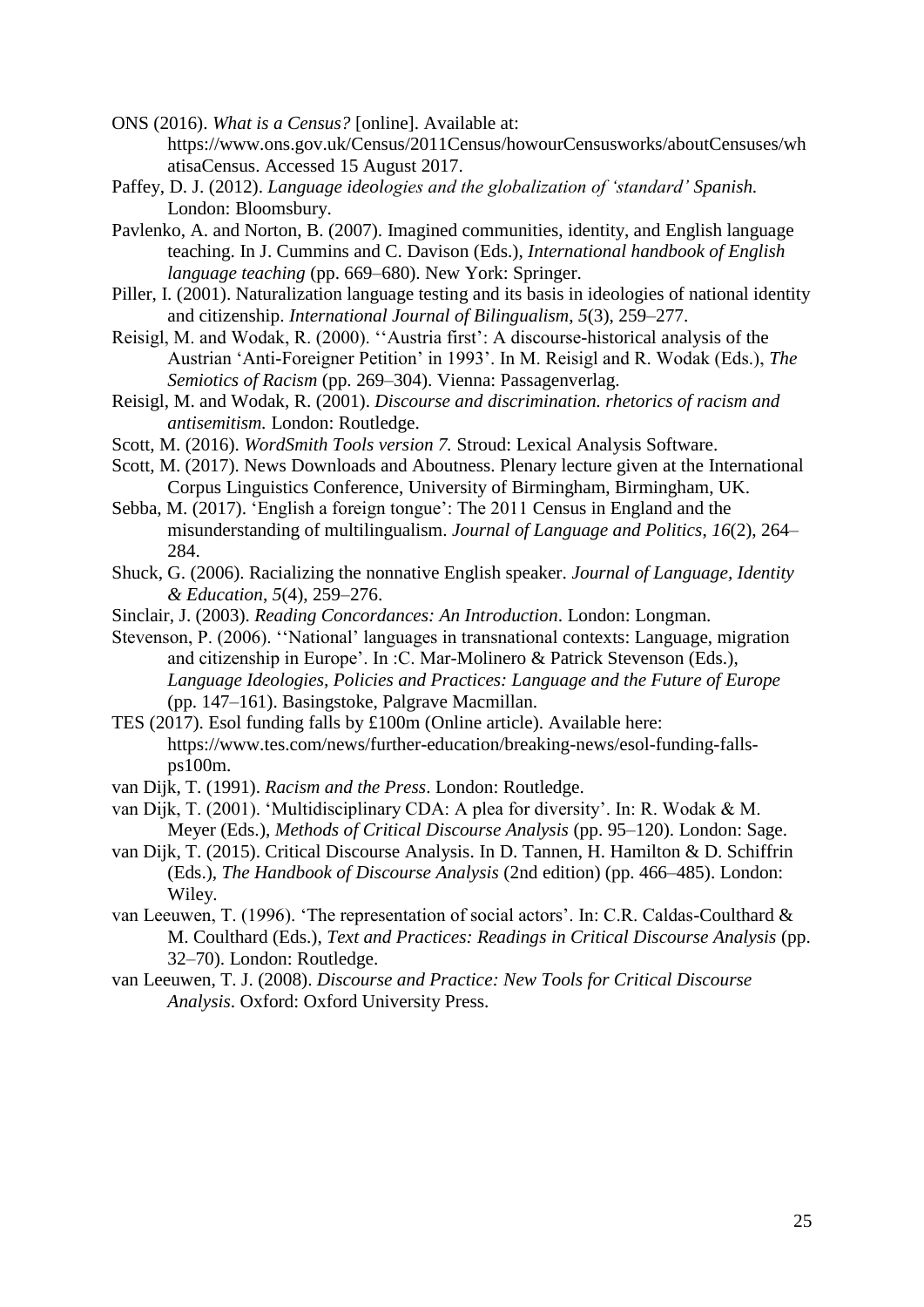| <b>Table 1.</b> Dicardown of the SEC. |                 |           |
|---------------------------------------|-----------------|-----------|
| Newspaper                             | <b>Articles</b> | Words     |
| Telegraph                             | 1,091           | 734,024   |
| Daily Mail                            | 1,113           | 645,317   |
| <b>Times</b>                          | 660             | 343,712   |
| <i>Express</i>                        | 451             | 165,430   |
| Sun                                   | 409             | 94,270    |
| Daily Star                            | 130             | 23,278    |
| <b>Total</b>                          | 3,854           | 2,006,031 |

**Table 1.** Breakdown of the SEC.